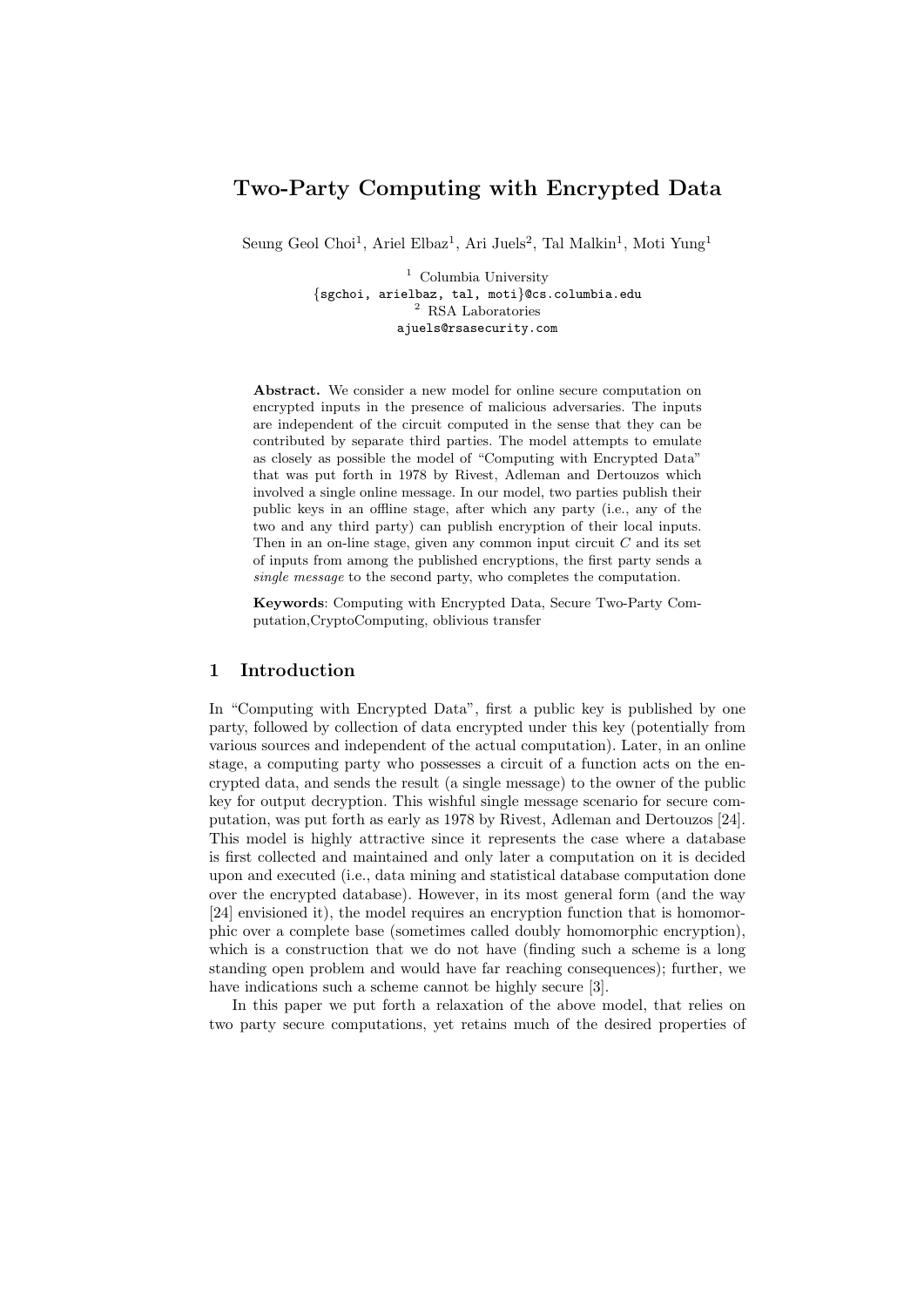the original model, namely, it allows computing of any feasible functions over encrypted data, it further allows the data to come from various sources, and it employs a single online message as well. Our proposed relaxation is to allow two parties (rather than one) to publish a shared pubic key, and both parties hold shares of the private key and use their shares of the secret key to do computations on data encrypted with the public key. Once the public key is published, data contributors publish encrypted (committed) data as before (this is called the off-line stage). Then, in the on-line stage, one of the two parties (the compiler) is sending a single message to the second party (the cryptocomputer), that contains a circuit for a function to compute, and a garbled circuit of the same function, allowing the second party to compute the result securely (i.e., while keeping the inputs private, and gaining no computational advantage beyond what it can compute from the result and the inputs it knows). Note that because of its essentially non-interactive nature, our model is also particularly suitable for applications involving low-latency remote executions, such as for mobile agent applications [26].

We give two protocols in this model, which differ only in the cryptographic assumptions and the communication complexity. Both protocols are secure even against malicious parties, and both allow computing any polynomial function (or sequence of functions) by a single on-line message exchange, in a sense satisfying the original vision of [24] for computing with encrypted data.

If we limit the input contribution to the two parties involved, our model matches naturally the theory of general secure two party computation (see [17, 32] and [20, 21] for some of the earliest and the latest works in this area). While it may be possible to turn many of the works on two party computations to single message protocols (based on random oracle or non-interactive proofs), we have not seen this mentioned explicitly (the closest being [4]) or a proof of security given for it. To the best of our knowledge none of the previous garbled-circuitbased two party secure computation results allows for data contribution by third parties (an issue that was not even modeled earlier).

In the general two party computation setting, two parties Alice and Bob have private inputs  $x_A$  and  $x_B$  respectively, and wish to compute a function  $f(x_A, x_B)$ securely, without leaking any further information. A particularly useful setting is where Alice and Bob have published commitments  $s_A$ ,  $s_B$  on their inputs, which allows secure computation to proceed more efficiently. Applying our results to this setting, we can have Alice and Bob encrypt their input during the off-line stage (independently of any computation); then the subsequent secure computation (or "cryptocomputing" [27]) only requires a single message per function to be computed. A similar result was previously known only for functions of restricted complexity classes (e.g., [27] show how to securely compute functions in  $NC<sup>1</sup>$ ), while we provide a protocol for any function in P.

The idea of minimizing the on-line stage in cryptographic primitives goes back to the notion of Off-line On-line Signature of Even, Goldreich and Micali where they minimized the amount of computations of a signature at the on-line stage (after a message is given as an input) [12].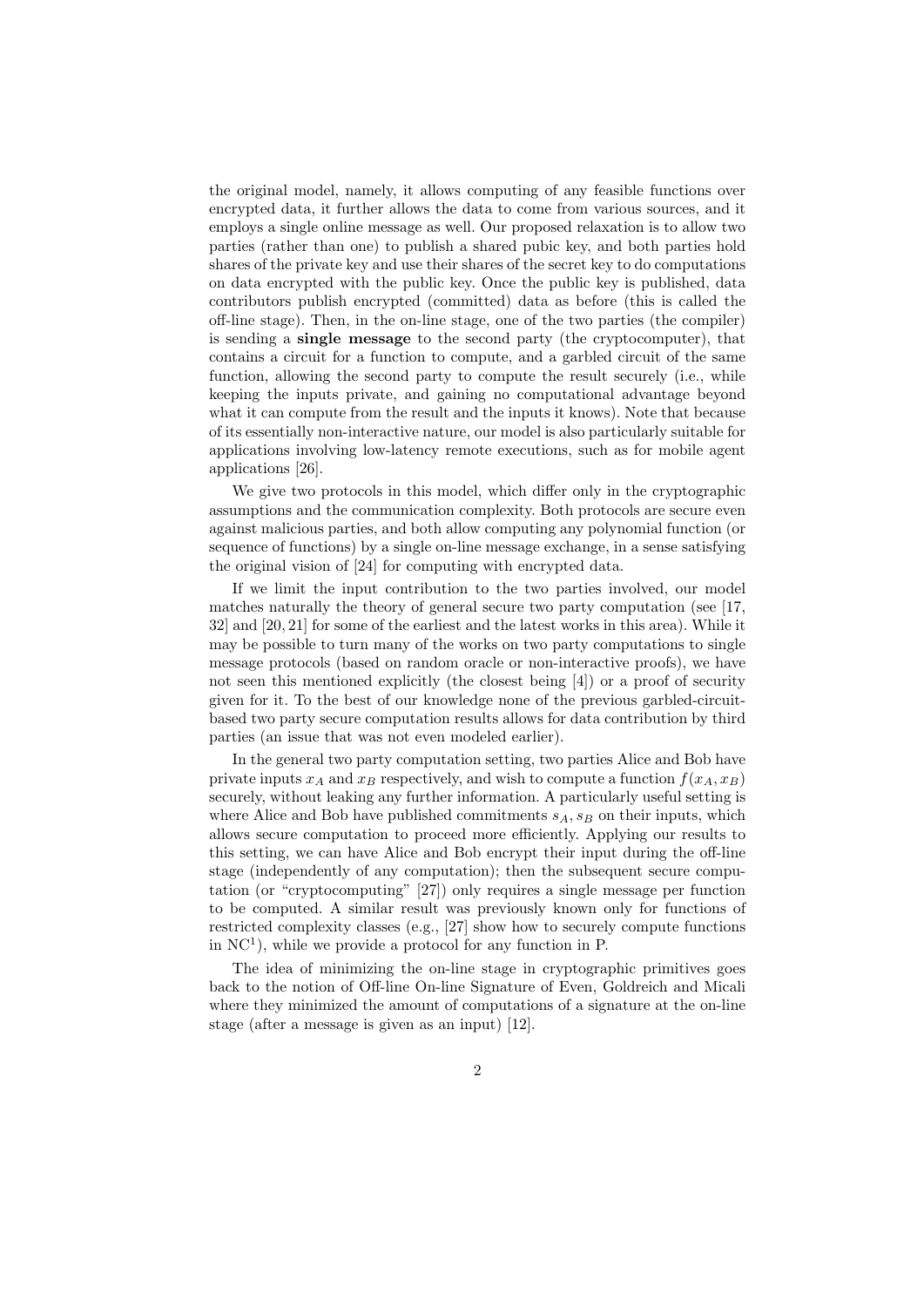#### 1.1 Our Model and Results

As outlined above, we propose the off-line/on-line model for crypto-computing using a single message (and thus optimal round complexity) for the on-line stage. For  $k \geq 2$ , there are parties  $P_1, \ldots, P_k$ . We name  $P_1$  as Alice and  $P_2$  as Bob. The model consists of the following four stages.

- 1. Alice and Bob publish prospective shares of the public key,  $y_A$  and  $y_B$ .
- 2. Separable Data Collection: Parties  $P_1, \ldots, P_k$  publish their data, encrypted by a shared public key  $y$ .
- 3. Communication: Given an input circuit  $C$  with  $m$  designated inputs bits, Alice sends to Bob a single message containing a set of indexes to the published encrypted inputs  $\{idx_i\}_{i=1}^m$ , and a garbled circuit  $\hat{C}$ .
- 4. Computation: Bob decides if the message is consistent with the input circuit and its inputs, verifying that the indices to the encrypted inputs are valid, and that  $C$  is a garbled version of  $C$ . If all these tests succeed, Bob computes  $\hat{C}$  on the committed inputs.

Note that since we deal with any polynomial-size function (or circuit), we can have some of the data encode circuits and the on-line circuit be a universal one [31].

We give two protocols that are secure within this model. The first is based on the traditional and quite minimal DDH assumption and uses ElGamal encryption, and the other is based on the DCR assumption and uses the simplified Camenisch-Shoup encryption scheme (introduced by [20]). The latter protocol achieves better communication complexity, at the price of using a stronger more recent assumption and encryption method.

We use non-interactive zero-knowledge proofs (NIZK) for the malicious case, which can be achieved either in the common reference string model or in the random oracle model. Under the common reference string model, the NIZK PoK of De Santis and Persiano [28] can be used, assuming dense secure public-key encryption scheme. Under the random oracle model, the well-known Fiat-Shamir technique [14] can be used.

A main primitive our work relies upon is a conditional exposure primitive we call  $\mathcal{CODE}$  (Conditional Oblivious Decryption Exposure).  $\mathcal{CODE}$  is a two-party non-interactive protocol, which allows Bob to learn the plaintext of a cyphertext  $c$ , if two other cyphertexts  $a, b$  encrypt the same value. Unlike other conditional exposure primitives (e.g. Gertner et al [16] and Aeillo et al [1]), in CODE the three cyphertexts  $a, b, c$  are encrypted with a shared public key, such that third parties can contribute them, and neither Alice nor Bob alone know anything else about the result of  $\mathcal{CODE}$ . The conditional exposure primitive of Aeillo et al. [1] is a natural translation of a logical 'if a equals b' to arithmetics on cyphertexts using encryption that is homomorphic in the plaintext. The  $\mathcal{CODE}$  primitive uses homomorphic properties of the keys and of the plaintexts and gives more freedom to design protocols that include inputs shared among the parties.

This allows for oblivious yet secure "input directed navigation" in a garbled circuit based on a single trigger, given encrypted inputs. The technique also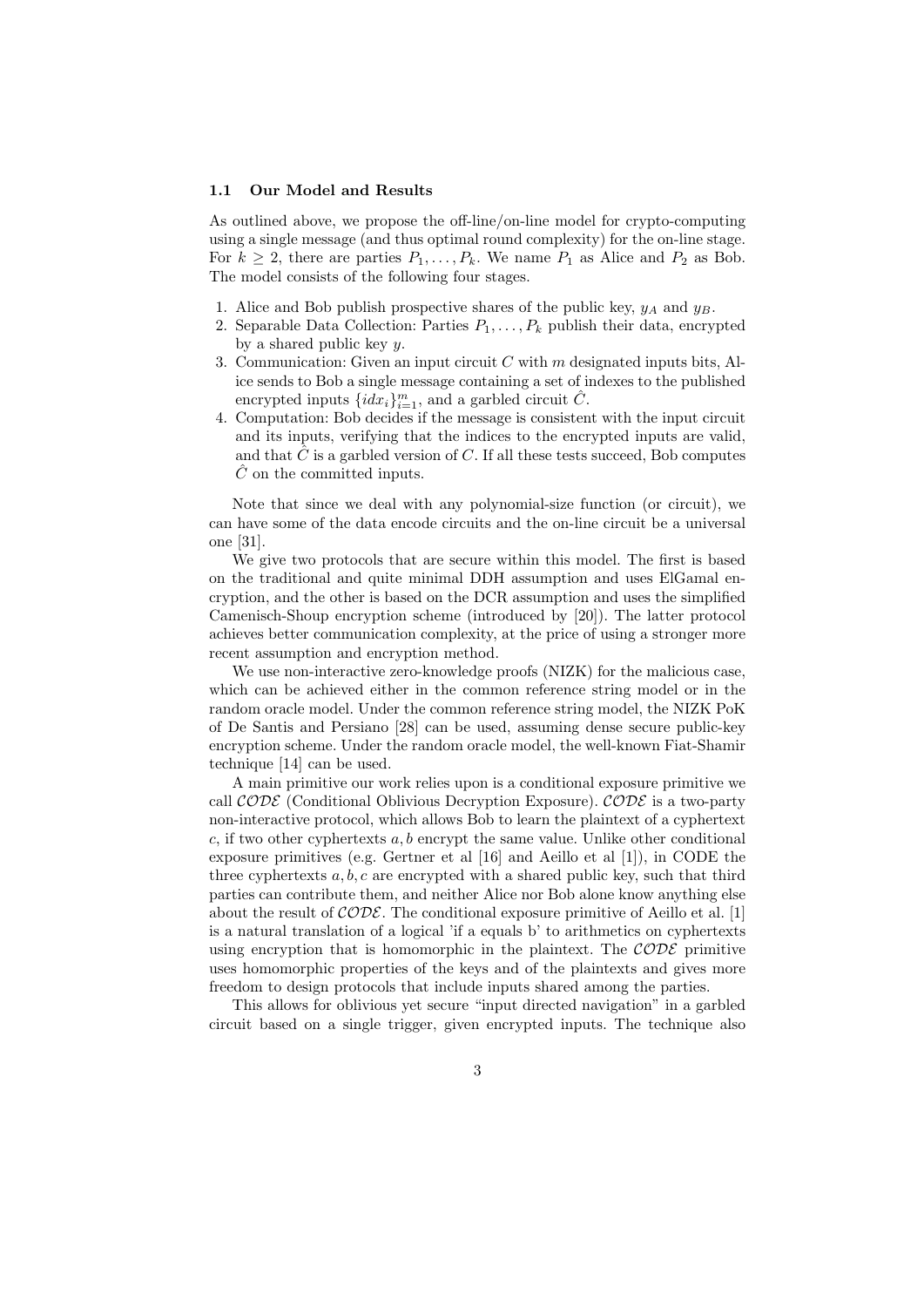allows efficient combination with zero-knowledge proofs to assure robustness of the overall protocol.

We note that we concentrate on a single message computation and present the protocols with respect to the most efficient random oracle based proofs. Modifying the scheme to employ non-interactive proofs in the standard model and modifying the single message scheme to consider the universal composability model of security are possible as well.

# 1.2 Previous work

As mentioned above, Rivest, Adleman, and Dertouzos [24] offer perhaps the first proposal for the study of blind computation on cyphertexts, considering them as a primitive for private data manipulation. Feigenbaum and Merritt [13] subsequently urged more focused investigation on cryptosystems with algebraic homomorphisms. The term "CryptoComputing" and the first non-trivial instantiation originated with Sander, Young, and Yung [27], who present a CryptoComuting protocol for functions  $f$  in NC<sup>1</sup>. In their model, Alice does not publish her input  $s_A$ , but instead sends it (hides it) within her transcript, and information theoretic security is achieved with respect to Bob. This is to say that Bob learns no information whatever about  $s_A$  apart from the output of f. Beaver [2] extends [27] to accommodate any function in NLOGSPACE. Other reduced round secure computations (two message constructions, in fact) have been suggested by Naor, Pinkas, and Sumner [22] and by Cachin, Camenisch, Kilian, and Müller [4]. Their approaches are based on the two-party secure function evaluation scheme of Yao [32] and Goldreich, Micali, and Wigderson [17].

Recently the area of robust two-party computations in constant rounds has gained some attention. Specifically, the works of Jarecki and Shmatikov [20], Lindell and Pinkas [21] and Horvitz and Katz [19] gave protocols for two-party computation using Yao's garbled circuit that are secure against malicious adversaries. [20] uses a modified Camenisch-Shoup verifiable encryption scheme [6] to allow the party that sends the garbled circuit to prove its correctness. Our simplified-Camenisch-Shoup based protocol was devised by combining the ideas of our first protocol with those from [20], in order to satisfy our model with better communication complexity. Lindell and Pinkas [21] use a cut-and-choose approach to proving security of Yao's garbled circuit against malicious adversaries and their method is more generic yet requires a few more rounds. Horvitz and Katz [19] showed a UC-secure protocol in two rounds (four messages) using the DDH assumption. In their protocol, the two parties essentially run two instances of Yao's protocol simultaneously.

# 2 Preliminaries

In the primitives we describe below, as well as in our main protocol, we assume that Alice and Bob agree in advance on some groups over which the computation is being done.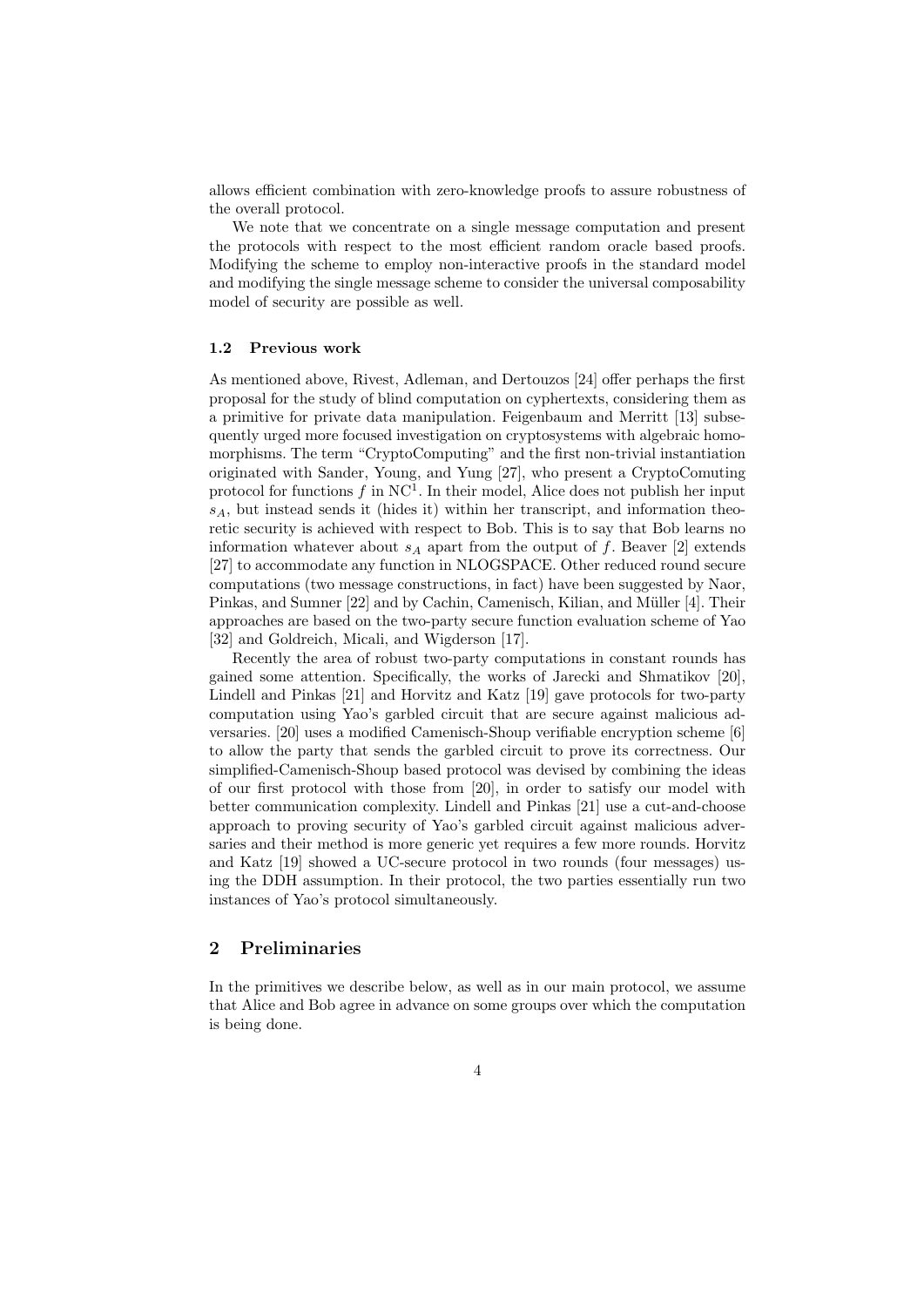Let  $\ell$  be a security parameter. In the constructions below, it is generally appropriate to let  $\ell = \log q$ . We say that a function  $f(l)$  is negligible if for any polynomial poly, there exists a value d such that for any  $l \geq d$ , we have  $f(l) < 1/|poly(l)|$ . To achieve non-interactive proofs in the malicious case, we also assume a random oracle for the underlying hash function.

# 2.1 ElGamal Cryptosystem

We employ the ElGamal cryptosystem [11] in our first construction. ElGamal encryption takes place over the group  $\mathcal{G}_q$  over which it is hard to compute discrete logarithms. Typically,  $\mathcal{G}_q$  is taken to be a subgroup of  $Z_p^*$ , where  $q | p - 1$ , for large primes p and q. We denote g as a published generator of  $\mathcal{G}_q$ .<sup>3</sup>

Let  $y = g^x$  be the public key for the secret key x. The encryption of a message m (denoted  $E_y(m)$ ) is  $(g^r, m \cdot y^r)$  for  $r \in_R [1, q]$ . The decryption of a cyphertext  $(\alpha, \beta)$  (denoted  $D_x(\alpha, \beta)$  is  $\beta/\alpha^x$ . The ElGamal cryptosystem is semantically secure [18] under the Decision Diffie-Hellman (DDH) assumption [10] over  $\mathcal{G}_q$ . We intensively use the multiplicative homomorphism of the ElGamal cryptosystem:  $E_y(m_1) \cdot E_y(m_2) = E_y(m_1 \cdot m_2)$ .

Our protocol makes use of a private/public keys  $(x_A, y_A = g^{x_A})$  for Alice, as well as a private/public key  $(x_B, y_B = g^{x_B})$  for Bob. We denote by y the shared public key  $y_A \cdot y_B$ , for which the corresponding private key is  $x_A + x_B$ . Note that y may be established implicitly by Alice on learning  $y_B$  and by Bob on learning  $y_A$ . In particular, there is no need for interaction between the parties to determine the shared key. Since the public keys are published, we assume all parties hold the joint public key y.

#### 2.2 simplified-Camenisch-Shoup Cryptosystem

For sCS cryptosystem, Alice and Bob work over  $Z_{n^2}^*$  for  $n = pq$ , where  $p =$  $2p' + 1, q = 2q' + 1$ , and p, q, p', q' are all primes, and  $|p| = |q|$ . Let  $n' = p'qp'$ , and  $h = (1 + n)$ . The group  $Z_{n^2}^*$  has unique (up to isomorphism) decomposition as the direct-product of four cyclic groups  $Z_{n^2}^* = G_n \times G_{n'} \times G_2 \times T$ , where  $G_n$ is generated by h and has order  $n, G_{n'}$  has order  $n'$ , and  $G_2$  and T are of order 2. Let g' be a random element of  $Z_{n^2}^*$ . We know that the order of g' divides  $\phi(n^2) = n \cdot \phi(n) = 4nn'$ . With very high probability, the order of g' is a multiple of n', and  $g = (g')^{2n}$  thus has order n' and is a generator of  $G_{n'}$ .

For the simplified-Camenisch-Shoup (as well as the original Camenisch-Shoup), all operations take place in  $Z_{n^2}^*$ . Note that h has order n and that  $h^c = 1 + cn$ (mod  $n^2$ ). The DCR assumption [23] is that given only n, random elements of  $Z_{n^2}^*$  are hard to distinguish from random elements of P, which is the subgroup of  $Z_{n^2}^*$  consisting of all *nth* powers of elements in  $Z_{n^2}^*$ .

The sCS encryption scheme, introduced by [20] (and based on the CS scheme of [6]), is semantically secure under the DCR assumption.

<sup>&</sup>lt;sup>3</sup> In the settings where  $p = 2q + 1$  and  $\mathcal{G}_q$  is the set of quadratic residues in  $Z_p^*$ , plaintexts not in  $\mathcal{G}_q$  can be mapped onto  $\mathcal{G}_q$  by appropriate forcing of the LeGendre symbol, e.g., through multiplication by a predetermined non-residue.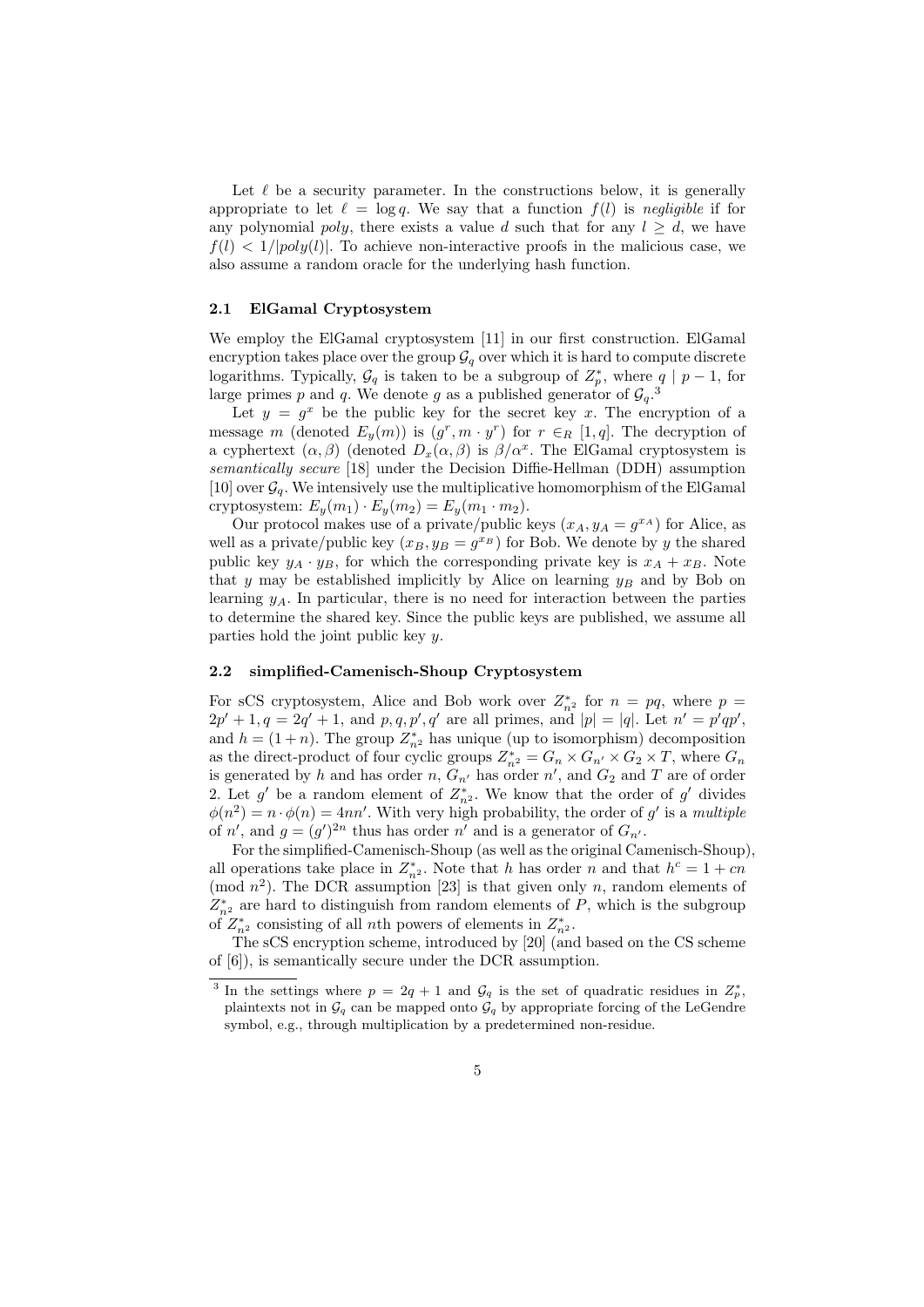**Key generation** A private key is  $x \in [0, \frac{n^2}{4}]$  $\frac{a^2}{4}$ . A public key is  $(n, g, y)$  for  $y = g^x$ .

**Encryption** We map the message m to an integer in  $\left(-\frac{n}{2}, \frac{n}{2}\right]$ . The encryption  $E_{PK}(m)$  is a pair  $(u, e) = (g^r, h^m y^r)$  for a random integer  $r \in [0, \frac{n}{4}]$ .

**Decryption** Given a pair  $(u, e)$ , if this is a valid cyphertext it is of the form  $(g^r, h^m y^r)$ . Let  $\hat{m} = (\frac{e}{u^x})^2$ . If  $\hat{m}$  is valid, it is  $(1+n)^m \equiv 1 + nm \pmod{n^2}$  for some m, so check that  $n|\hat{m}-1$  and reject otherwise. Else, let  $m' = (\hat{m}-1)/n$  (over the integers), let  $m'' = m'/2 \pmod{n}$ , and recover the message  $m = m''$  rem n, where  $(a \text{ rem } b)$  is a if  $a \leq b/2$  and otherwise it is  $b - a$ .

# 2.3  $\mathcal{CODE}$  (Conditional Oblivious Decryption Exposure)

The linchpin of our construction is a protocol that we newly introduce in this paper. We refer it to as Conditional Oblivious Decryption Exposure. One of the main differences between  $\mathcal{CODE}$  and previously suggested conditional exposure primitives is that  $\mathcal{CODE}$  allows for third parties to contribute encryptions using a public key, and then Alice and Bob, who share the private key can perform the conditional exposure.

Definition 1. Conditional Oblivious Decryption Exposure Let  $(x_A, y_A)$ and  $(x_B, y_B)$  be two secret/public key pairs and E (resp. D) be the encryption (resp. decryption) function. Let  $c_1, c_2, c_3$  be three cyphertexts encrypted under the joint key  $y = y_A \cdot y_B$ . The functionality CODE is defined by

$$
((c_1, c_2, c_3, x_A, y_B), (x_B, y_A)) \mapsto \begin{cases} (\perp, (c_1, c_2, c_3, D_x(c_3)) & \text{if } D_x(c_1) = D_x(c_2) \\ (\perp, (c_1, c_2, c_3, r)) & \text{otherwise.} \end{cases}
$$

Where  $x = x_A + x_B$  and  $r \in_R \mathcal{G}_q$ .

In this functionality, the decryption of  $c_3$  is exposed to the second party conditioned on  $c_1 \equiv c_2$  (i.e., if they encrypt the same message). Moreover the first party is oblivious of the outcome of the protocol.

We show protocols for secure implementations of  $\mathcal{CODE}$  functionality using eitehr ElGamal and sCS encryptions. impCODE is a protocol for the  $\mathcal{CODE}$ functionality secure in the honest-but-curious case.

impCODE. Let's call the first party Alice and the second party Bob. The  $\mathcal{CODE}$ implementation consists of a single  $\mathcal{CODE}$  transcript sent from Alice to Bob. Let  $c_1 = (\alpha, \beta) = (g^{r_1}, m_1y^{r_1}), c_2 = (\gamma, \delta) = (g^{r_2}, m_2y^{r_2}),$  and  $c_3 = (\lambda, \mu) =$  $(g^{r_3}, m_3y^{r_3})$ . Alice sends  $(\epsilon, \zeta, D)$  to Bob where

1.  $\epsilon = (\alpha/\gamma)^e$  and  $\zeta = (\beta/\delta)^e$ , for  $e \in_R Z_q$ 2.  $D = (\epsilon \lambda)^{x_A}$ .

Bob computes  $\tilde{m}_3 = \frac{\zeta \mu}{D \cdot D'}$  where  $D' = (\epsilon \cdot \lambda)^{x_B}$  and outputs  $(c_1, c_2, c_3, \tilde{m}_3)$ . Note that

$$
\tilde{m_{3}} \quad = \quad \frac{\left(\frac{m_{1}y^{r_{1}}}{m_{2}y^{r_{2}}}\right)^{e}\cdot m_{3}y^{r_{3}}}{\left(\left(\frac{g^{r_{1}}}{g^{r_{2}}}\right)^{e}\cdot g^{r_{3}}\right)^{x}} \quad = \quad \left(\frac{m_{1}}{m_{2}}\right)^{e}\cdot m_{3}
$$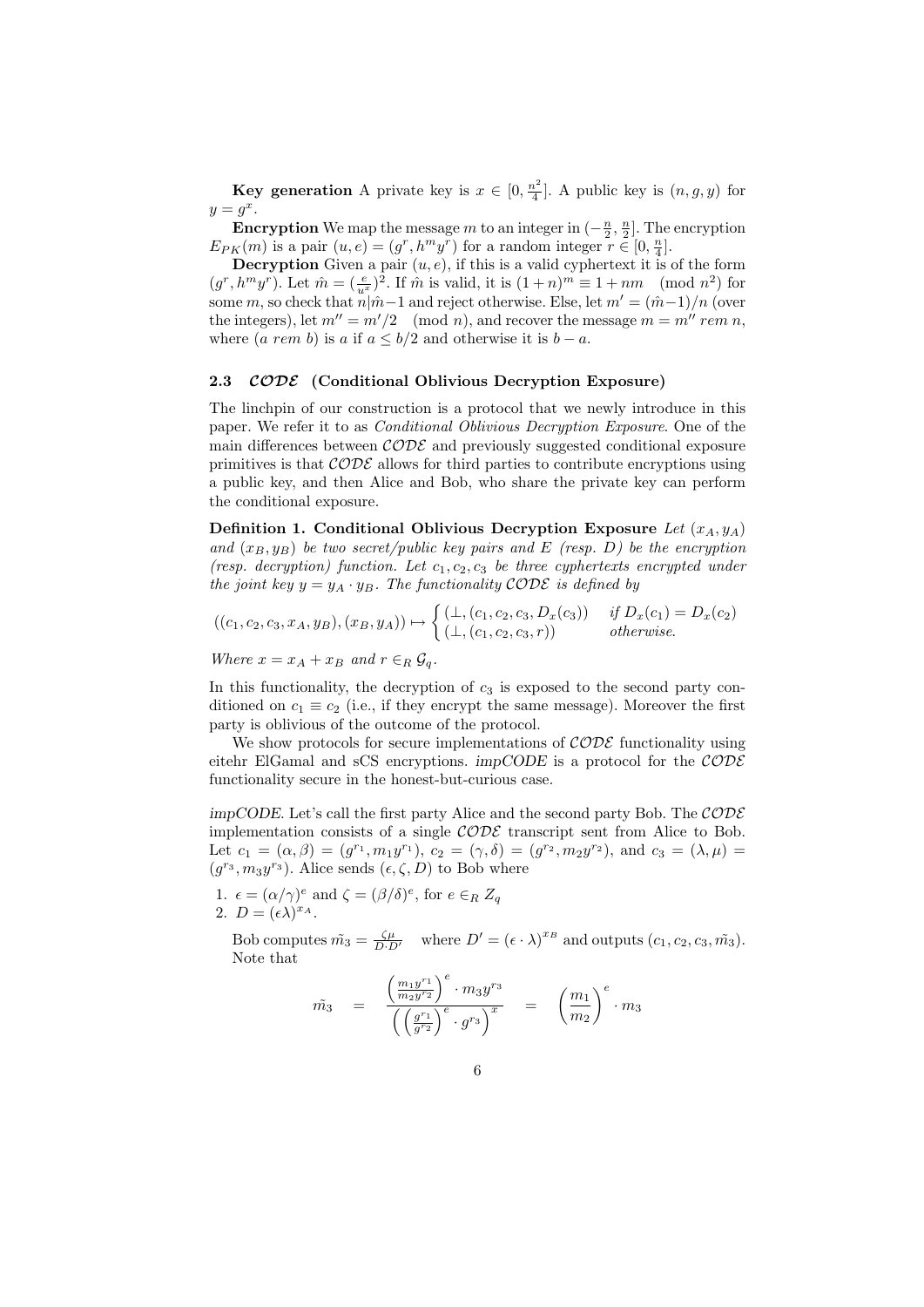that is, if  $m_1 = m_2$ , then  $\tilde{m_3} = m_3$ , as required.

**Theorem 1.** The protocol impCODE securely implements the functionality  $\mathcal{CODE}$ for the honest-but-curious two parties under DDH assumption.

*Proof.* We show a simulator  $S = (SIM_A, SIM_B)$  for impCODE. The case of corrupted Alice is easy; since Alice does not get any message from Bob, the simulator  $SIM_A$  is trivial. For a corrupted Bob, the simulator  $SIM_B$  has to simulate the view of Bob. Formally,

$$
\{SIM_B((x_B, y_A), (c_1, c_2, c_3, d))\} \stackrel{c}{\approx} \{View_B((c_1, c_2, c_3, x_A, y_B), (x_B, y_A))\}
$$

In other words, given the input and output of Bob,  $SIM_B$  has to simulate the impCODE transcript  $(\epsilon, \zeta, D)$  that Alice sends to Bob. The simulator  $SIM_B$ computes

$$
e \in_R Z_q
$$
,  $\epsilon = (\alpha/\gamma)^e$ ,  $\zeta = (\beta/\delta)^e$ ,  $D' = (\epsilon \lambda)^{x_B}$ ,  $D = \frac{\zeta \mu}{d \cdot D'}$ ,

and outputs  $(\epsilon, \zeta, D)$ . The simulated  $(\epsilon, \zeta)$  have the same distribution as in the real protocol. Given  $(\epsilon, \zeta)$  and d, D is uniquely determined.

#### 3 Honest-but-curious protocol

#### 3.1 Intuition

In our one-message secure function evaluation scheme, Alice sends a garbled circuit to Bob, and Bob computes the function  $f$  using the garbled circuit. Let C be a circuit with gates  $G_1, G_2, \ldots, G_m$  that computes the function f of interest, and let  $T_1, T_2, \ldots, T_m$  be the corresponding truth tables. Sometimes we interchangeably use the term gates and tables.

First of all, Alice garbles each table by encrypting all the entries and then permuting the rows. See Table 1 for example, where Alice garbled an AND gate with shuffling permutation  $(1 2 3)$ .

| $\perp$        | $(\text{left input})$<br>ГL | τК<br>(right input) | (output)<br>U | $\bm{\tau}$ a | ' K |  |
|----------------|-----------------------------|---------------------|---------------|---------------|-----|--|
|                |                             |                     |               |               |     |  |
| $\Omega$       |                             |                     |               | $\Omega$<br>∸ |     |  |
| $\Omega$<br>IJ |                             |                     |               | $\Omega$<br>Ω |     |  |
|                |                             |                     |               |               |     |  |

In case of ElGamal encryption scheme,  $E[0]$  and  $E[1]$  actually mean  $E[g^0]$ and  $E[g^1]$  respectively. We still use the notation  $E[0]$  and  $E[1]$  to handle both ElGamal and sCS encryption schemes.

Fig. 1. Alice Garbles an AND gate  $T_i$  with permutation (1 2 3) and gets  $T_i^a$ .

As in Yao's garbled circuit, Bob's computation of a gate  $G_i$  depends on the computation of the two gates  $G_i, G_k$  associated with the inputs to  $G_j$ , where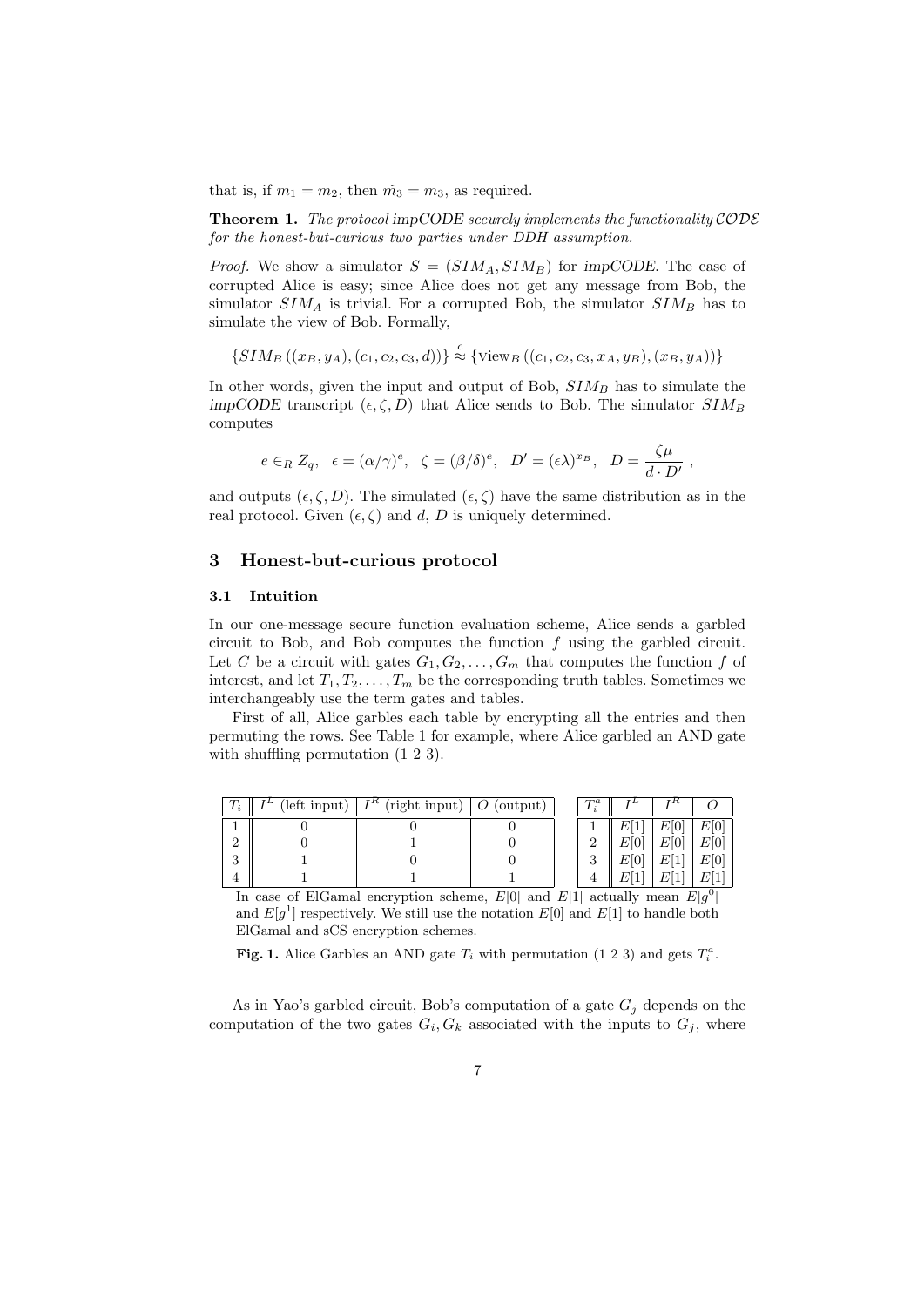| $1_i$          |      | n    |           | $\top$ Plugs $_{[i\rightarrow j]}$ | TU            |    | n    |      | Plugs <sub>1</sub><br>$\rightarrow$ . |
|----------------|------|------|-----------|------------------------------------|---------------|----|------|------|---------------------------------------|
|                |      | E[0] | E<br>[0]  | (n,y,y,n)                          |               | Ŧ  | E[0] | E[0] | $\cdots$                              |
| $\Omega$<br>∠  |      | E[0] | E[0]      | (n,y,y,n)                          | $\Omega$      | 0  | E    | E[0] | $\cdots$                              |
| 3              | E[0] |      | [0]<br>EΓ | (n,y,y,n)                          | $\Omega$<br>◡ | [O | E    | E[0] | $\cdots$                              |
| $\overline{4}$ |      |      | E         | $_{\rm (y,n,n,y)}$                 | ±             |    | E    | E    | $\cdots$                              |

Fig. 2. Plugs are now added.

these gates' outputs are used in the decryption of the encrypted truth table  $T_i$ . One notable difference from Yao's technique, is that here we add another level of separation between these gates' (encrypted) outputs and the key for decrypting gate  $G_i$  - this is done using  $\mathcal{CODE}$ . We thank the annonymous referee for commenting that indeed, in the honest-but-curious case, it is enough for us to use  $\mathcal{CODE}$  only in the input gates (where Yao's protocol uses Oblivious Transfer), improving our construction's efficiency and readability. However, using  $\mathcal{CODE}$  is still required for assuring security in the malicious case.

With only isolated garbled tables, however, Alice cannot have Bob compute the function. She needs to give to him 'wiring information' between a row of a table (output) and a row of an upper-level table (input). The wiring information is hereafter called a plug. See Table 2 for example. Suppose that  $T_j^b$  is the upperlevel table of  $T_i^b$  where  $T_i^b$ 's output is propagated into  $T_j^b$ 's left input. We denote the plugs in the v-th row of the table  $T_i^b$  by  $\text{Plugs}_{[i\rightarrow j]}(v)$ , and, more specifically,  $\text{Plug}_{[i\rightarrow j]}(v, w)$  denotes the w-th element of  $\text{Plugs}_{[i\rightarrow j]}(v)$ . For example, Plugs<sub>[i→j]</sub>(1) =  $(n, y, y, n)$  and Plug<sub>[i→j]</sub>(1,2) = y. The plug Plug<sub>[i→j]</sub>(1,2) = y means that the output value on the first row of  $T_i^b$  is equal to the left-input value on the second row of  $T_j^b$ . On the other hand, from the plug  $\text{Plug}_{[i\rightarrow j]}(1, 4) = n$ , we know that the output value of the first row of  $T_i^b$  is different from the left-input value on the fourth row of  $T_j^b$ .

However, if Bob is honest-but-curious, he might be able to find out more than the output of the function by following other computation paths because all the plug information is exposed. For example, even if Bob determines that  $O_i$  is the correct output for table  $T_i^b$ , he can experiment and try computing another computation path using a different output  $O_i'$  on another row of the same table. Such an attack, if successful, can enable Bob to explore a rich set of different computational paths for  $f$ , potentially leaking information about the secret input.

The aim of our protocol is to restrict Bob's exploration exclusively to the correct computational path. Suppose that we have three tables  $T_i^b$ ,  $T_j^b$  and  $T_k^b$ where the output of  $T_i^b$  and the left input of  $T_j^b$  are connected together and so are the output of  $T_k^b$  and the right input of  $T_j^b$ . Let  $O_{i,v_i}$  (resp.  $O_{k,v_k}$ ) be the output for a given row  $v_i$  in  $T_i^b$  (resp. for a given row  $v_k$  in  $T_k^b$ ), and  $I_{j,v_j}^L$  (resp.  $I_{j, v_j}^R$ ) be the left (resp. right) input for a given row  $v_j$  in  $T_j^b$ . Now suppose that Bob has the plugs  $\text{Plug}_{[i\rightarrow j]}(v_i)$  and  $\text{Plug}_{[k\rightarrow j]}(v_k)$ , and wants to retrieve plugs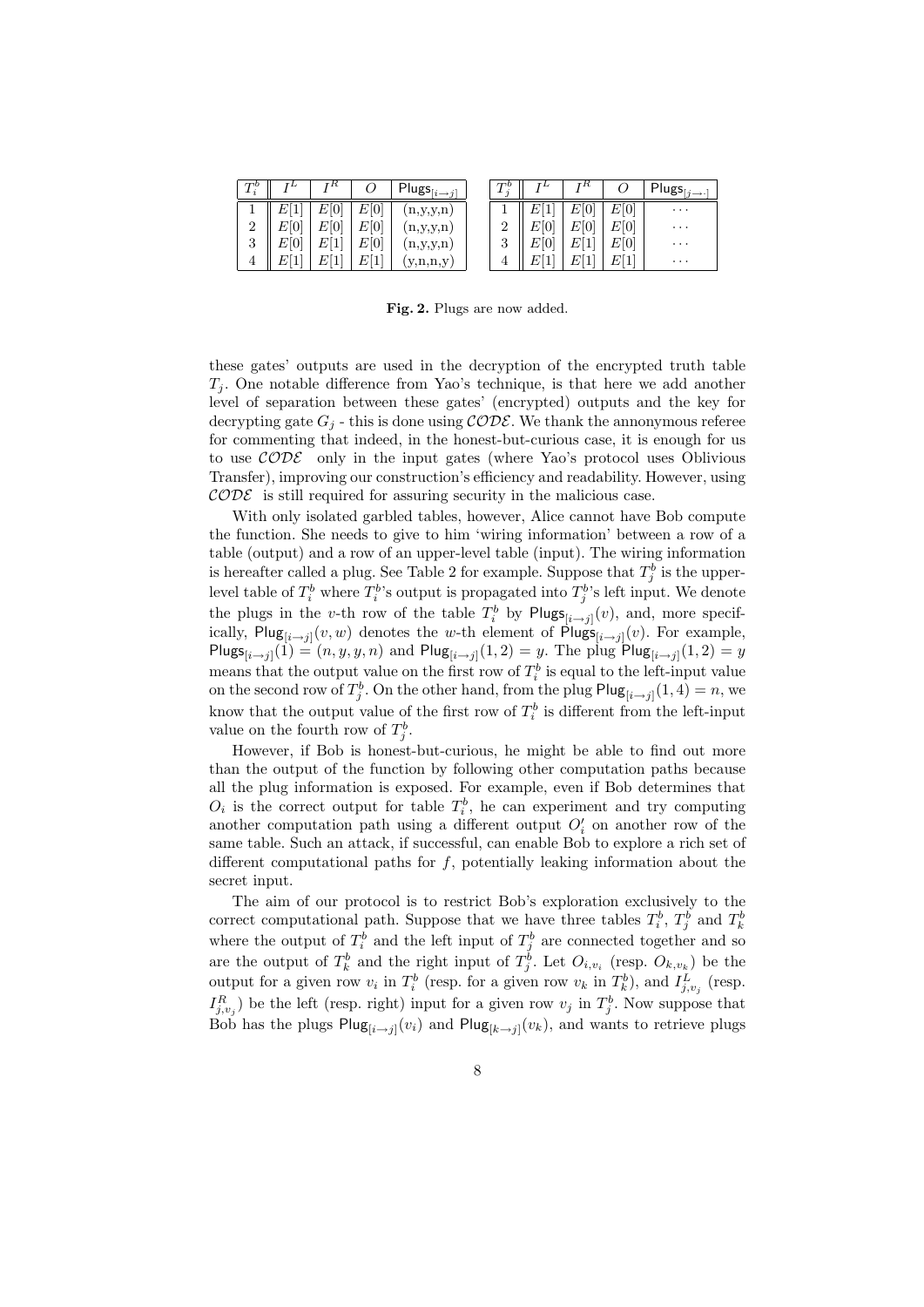in the table  $T_j^b$ . We want to make sure that Bob obtains the plug for the  $v_j$ -th row of the  $T_j^b$  only when  $O_{i,v_i} \equiv I_{j,v_j}^L$  and  $O_{k,v_k} \equiv I_{j,v_j}^R$ . Since the same will be true for all gates in C, Bob can only follow the correct computational path, and learns nothing about other paths.

In order to achieve our goal, for each row of a table Alice generates an encryption key pair  $(pk, sk)$ , exposes the public key pk, and hides the secret key sk by encrypting it with the global encryption key (i.e.,  $y = y_A \cdot y_B$ ). She then encrypts the plug information with  $pk$ . She wants Bob to obtain the key sk and therefore get the plug information only when Bob follows correct computation path. The idea is using  $\mathcal{CODE}$  transcript as a plug. Recall that  $\mathcal{CODE}$ , given three cyphertexts  $c_1$ ,  $c_2$  and  $c_3$ , outputs the decryption of  $c_3$  when  $c_1 \equiv c_2$ . Here,  $c_1$  and  $c_2$  corresponds to  $O_{i,v_i}$  and  $I_{j,v_j}^L$  (or  $O_{k,v_k}$  and  $I_{j,v_j}^R$ ), and and  $c_3$  to the cyphertext of sk. Below, we describe our protocols in detail.

#### 3.2 Protocol details: Publication of keys and inputs

Alice and Bob publish their keys  $y_A$  and  $y_B$ . Input contributors encrypt input bits using the public key  $y = y_A \cdot y_B$ . Let s be an n-bit input string that is contributed by input contributors. Denote the *i*-th bit of *s* by  $s_i$ . When ElGamal encryption scheme is used, s is encrypted as  $\{(g^{r_i}, g^{s_i} \cdot y^{r_i})\}_{i=1}^n$ , where  $r_i \in_R Z_q$ . When sCS scheme is used, s is encrypted as  $\{(g^{r_i}, h^{s_i} \cdot y^{r_i})\}_{i=1}^n$ , where  $r_i \in \mathbb{R}$  $[0, n/4]$ .

#### 3.3 Protocol details: Alice

Structure of the Table Alice reads Bob's published key and input cyphertexts and computes  $y = y_A y_B$ . Now, in order to incorporate  $\mathcal{CODE}$  we must extend the underlying table structure to incorporate plugs and associated keys. To do so, we append two columns to the basic table  $T_i^b$ , and denote the resulting expanded table by  $T_i$ . See Table 3.

| $T_i \parallel I^L$ |  | $\begin{array}{c c c c c} & O & K^L \end{array}$ (left key) $\begin{array}{c c c c} & K^R \end{array}$ (right key) | Plugs <sub>[i-i]</sub>                                                                                                                                                                                                                                                                                                                                                                                                                |
|---------------------|--|--------------------------------------------------------------------------------------------------------------------|---------------------------------------------------------------------------------------------------------------------------------------------------------------------------------------------------------------------------------------------------------------------------------------------------------------------------------------------------------------------------------------------------------------------------------------|
|                     |  |                                                                                                                    | $\boxed{1\parallel E_y(1)\parallel E_y(0)\parallel E_y(0)\parallel} E_y(k_{i,11}), g^{k_{i,11}}\parallel E_y(k_{i,12}),\ g^{k_{i,12}}\parallel E_{z_{i,1}}(\rho_{i,11}),\dots,E_{z_{i,1}}(\rho_{i,14})\parallel$                                                                                                                                                                                                                      |
|                     |  |                                                                                                                    | 2    $E_y(0)$    $E_y(0)$    $E_y(0)$    $E_y(k_{i,21}), g^{k_{i,21}}$    $E_y(k_{i,22}), g^{k_{i,22}}$    $E_{z_{i,2}}(\rho_{i,21}), \ldots, E_{z_{i,2}}(\rho_{i,24})$                                                                                                                                                                                                                                                               |
|                     |  |                                                                                                                    | $3 \parallel E_y(0) \parallel E_y(1) \parallel E_y(0) \parallel E_y(k_{i,31}), g^{k_{i,31}} \parallel E_y(k_{i,32}), g^{k_{i,32}} \parallel E_{z_{i,3}}(\rho_{i,31}), \ldots, E_{z_{i,3}}(\rho_{i,34}) \parallel E_y(k_{i,33}), g^{k_{i,33}} \parallel E_y(k_{i,33}), g^{k_{i,33}} \parallel E_{y_{i,33}}(\rho_{i,33}), \ldots, E_{z_{i,33}}(\rho_{i,34}), g^{k_{i,33}} \parallel E_y(k_{i,33}), g^{k_{i,33}} \parallel E_{y_{i,33}}$ |
|                     |  |                                                                                                                    | $\left\{ \begin{array}{c c c c} A & E_y(1) & E_y(1) & E_y(1) & E_y(k_{i,41}), g^{k_{i,41}} & E_y(k_{i,42}), g^{k_{i,42}} & E_{z_{i,4}}(\rho_{i,41}), \ldots, E_{z_{i,4}}(\rho_{i,44}) \end{array} \right\}$                                                                                                                                                                                                                           |

1. The value  $k_{i,vw}$  for  $v \in [1,4], w \in [1,2]$  is chosen randomly from  $Z_q$ .

2. The public key  $z_{i,v} = g^{k_{i,v1}} \cdot g^{k_{i,v2}}$  for  $v \in [1,4]$  is used to encrypt plugs of the v-th row.

3. When we want to emphasize on the abstract view of the plug  $\rho_{i,vw}$  (resp.  $E_{z_{i,v}}(\rho_{i,vw}))$ , we use the notation  $\text{Plug}_{[i\rightarrow j]}(v,w)$  (resp.  $\text{Plug}_{[i\rightarrow j]}(v,w)$ ).

**Fig. 3.** Schematic depiction of table  $\overline{T}_i$ .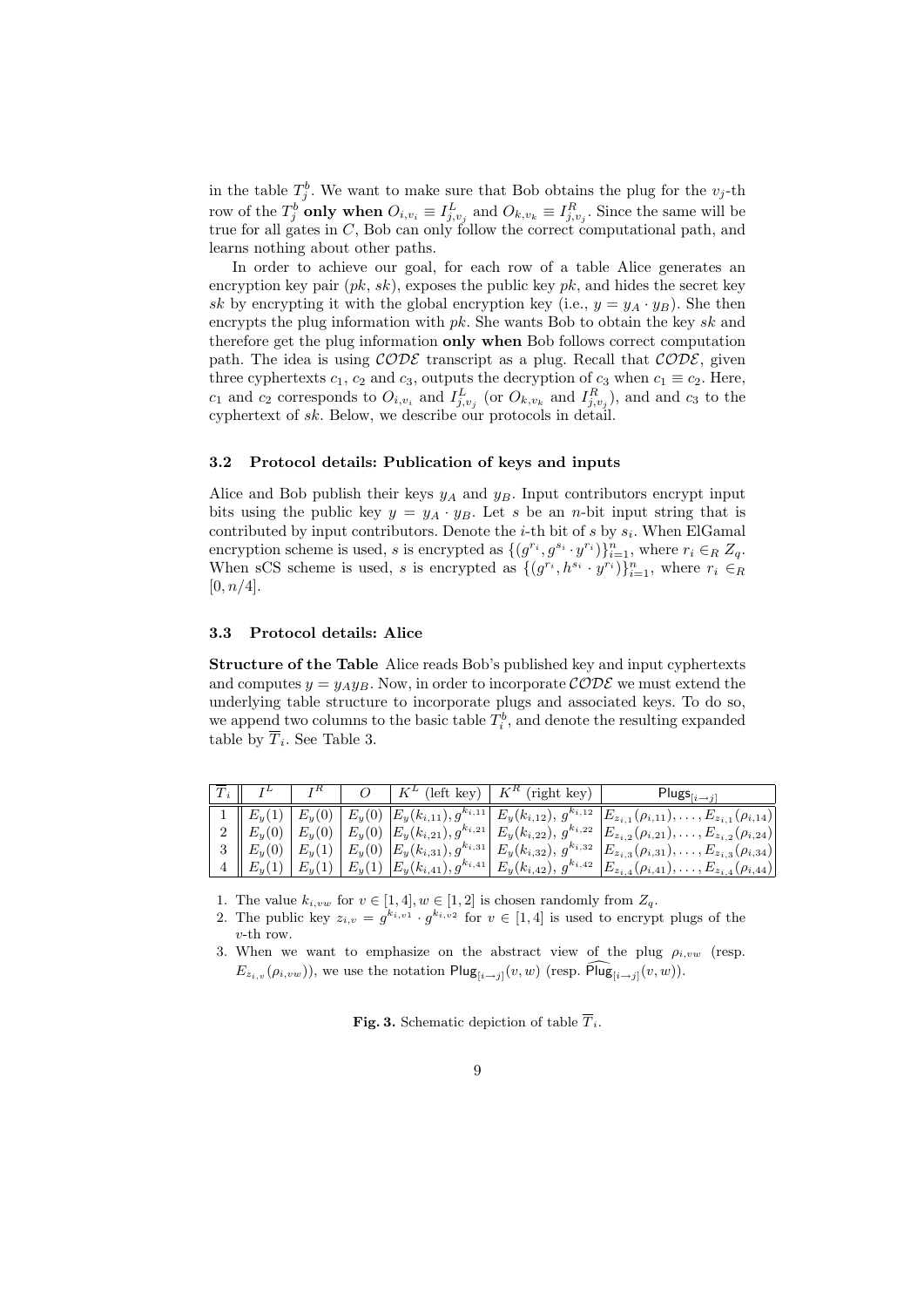Here, Bob obtains a key  $k_{i,v1}$  (resp.  $k_{i,v2}$ ) from the plug of the lower-level table when he makes a successful match against the left (resp. right) input on the row v.

Construction of the Overall Garbled Circuit Alice has to construct three types of tables: input, output and intermediate gates. First, Alice constructs the set of intermediate tables  $\{\overline{T}_i\}$  as follows.

- 1. Alice mixes each table  $T_i$  and encrypts all the entries to yield  $T_i^b$ .
- 2. For each table  $T_i^b$  and row  $v$ , Alice selects  $k_{i,v1}, k_{i,v2} \in R Z_q$  to construct two columns of  $K^L$  and  $K^R$  in  $\overline{T}_i$ .
- 3. Alice computes  $\text{Plugs}_{[i \rightarrow \cdot]}(v)$  for each row v.

Inputs to the circuits are plugs connecting input ciphertexts and the firstlevel intermediate gates. Again, plugs are constructed using CODE.

Output gates have much the same structure as intermediate gates. The only difference is in the last column. Rather than providing encrypted plugs to enable the computation to be continued, Alice provides encrypted output bits for the function f.

#### 3.4 Protocol details: Bob

Now let us consider how Bob evaluates the transcript sent by Alice. We assume, by recursion, that when Bob tries to evaluate the output of gate  $G_j$ , he has the plugs (i.e., Plugs<sub>[i→j]</sub>( $v_i$ ) and Plugs<sub>[k→j]</sub>( $v_k$ )) for these ciphertexts into  $T_j$ .

- 1. For each  $v \in \{1, 2, 3, 4\}$ , Bob performs impCODE with the two plugs Plug<sub>[i→j]</sub>(v<sub>i</sub>, v) and Plug<sub>[k→j]</sub>(v<sub>k</sub>, v) trying to obtain keys  $k_{j, v1}$  and  $k_{j, v2}$ . If he fails (by checking if  $g^{\eta} \stackrel{?}{=} g^{k_{j,v1}}$ , where  $\eta$  is the output of impCODE), he tries the next row.
- 2. If he succeeds, he decrypts  $\text{Plugs}_{[j\rightarrow 1]}(v)$  with the decryption key  $(k_{j,v1} +$  $(k_{j,v2})$  and gets the plug information  $\text{Plugs}_{[j\rightarrow\cdots]}(v)$ . Note that  $z_{j,v} = g^{k_{j,v1} + k_{j,v2}}$ .
- 3. He proceeds with the computation using the obtained plugs.

When Bob has obtained all outputs from output gates, and so he learns the output of the circuit.

#### 3.5 Communication Complexity in the Honest-But-Curious Case

Consider a single truth table; Each row of the table has 12 values of  $Z_p^*$  except the plugs. Plugs of each row has  $4 \cdot 4 = 16$  values of  $Z_p^*$ . Therefore, each (output or intermediate) table contains  $4 \cdot (12 + 16) = 112 = \mathcal{O}(1)$  values of  $Z_p^*$ . Each input plug has 5 values for Alice, and 3 values for Bob. Thus, we need  $8n$  values of  $Z_p^*$  for inputs of Alice and Bob. We need another n bits for Bob to send the result of the function back to Alice. Summing all the above, it is clear that the total communication complexity is  $\mathcal{O}((m+n) \log p)$  bits.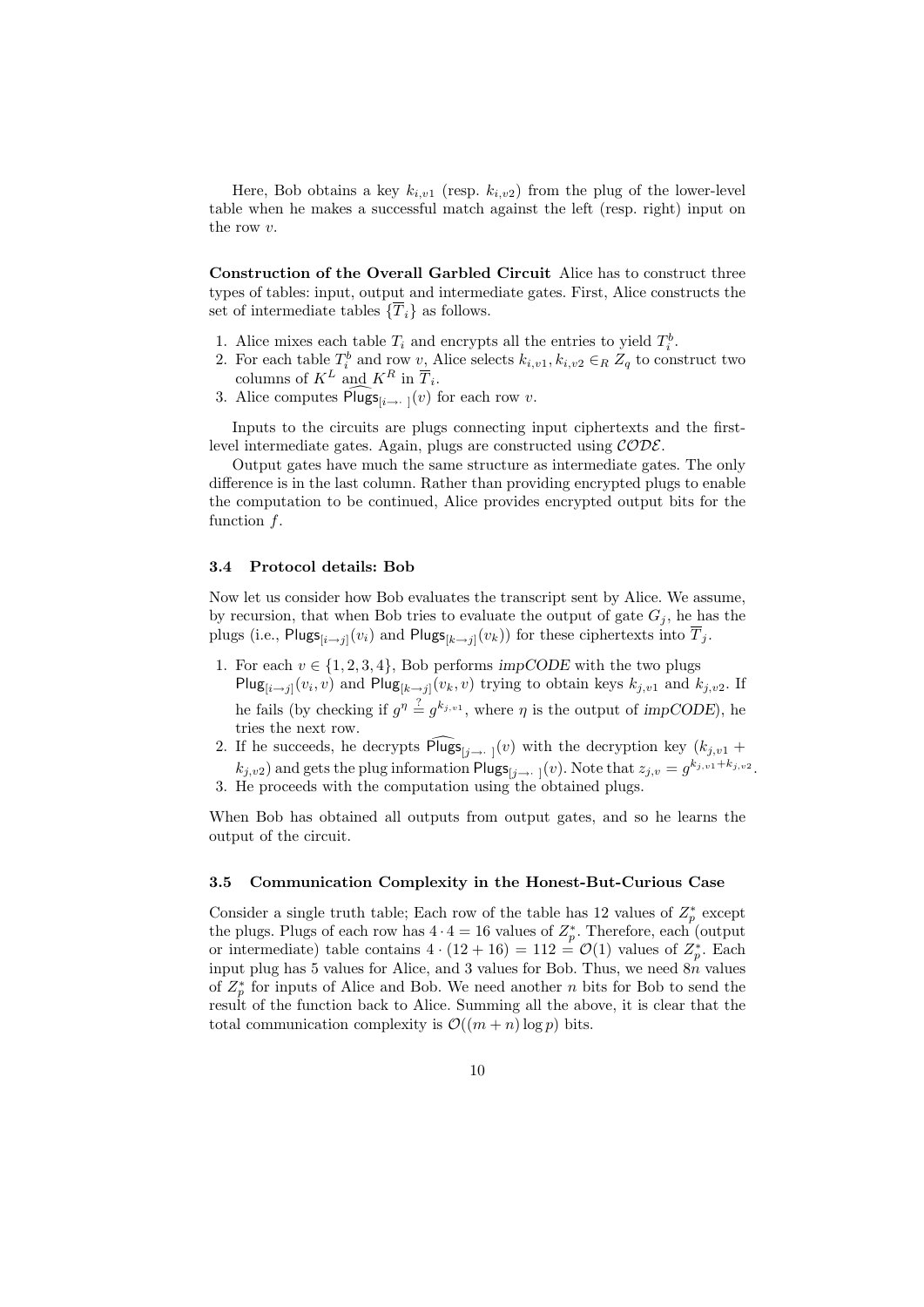# 4 Full protocol

# 4.1 Intuition

While the protocol described above is secure assuming honest-but-curious participants, it it not secure against active cheating on the part of Alice.

A corrupted party (either Alice or Bob) can publish a public key which is not chosen randomly. For example, Alice can wait for Bob to publish his public key  $y_B$ , pick a shared private key x of her choice, and send  $g^x/y_B$  as her public key  $y_B$ . This gives Alice knowledge of the shared private key and the power to decrypt any of the inputs (including Bobs: she just needs to re-encrypt Bob's input with  $y_B$ , and then she can decrypt them with x). To overcome this kind of attacks, the malicious case protocol requires that Alice and Bob publish nonmalleable PoK for the knowledge of the discrete logs of their respective public keys, together with their public keys. We note that both in the common reference string model and in the random oracle model, adding non-malleability to NIZK PoK [28] is simple: In the CRS, we follow the technique of [25]; In the random oracle model, adding non-malleability to Fiat-Shamir style NIZK PoK [14] is simple: include the name of the publisher in hash function evalution.

A corrupt Alice may cheat in the construction of the gate. First, Alice may send encrypted truth tables that do not correspond to the gates of the circuit. In Section 4.2 we show how Alice can prove that the truth tables are correct. Second, Alice may fake the plugs. Specifically, Alice may use the fact that the plugs are encrypted, and encrypt random values instead of valid plugs at selected locations. If Bob does complete the protocol, Alice learns that these invalid plugs were not decrypted, thus learning about Bob's computation path.

Therefore, in our full protocol, Alice sends Bob not only the garbled circuit but also the proof of its correct construction. The proof comprises two parts: the proof of correct construction of basic gates, and the proof of correct construction of plugs.

#### 4.2 Proof of Correct Construction of Basic Gates

In this section, we give a zero knowledge proof of knowledge for a correct construction of gates. We assume that the circuit consists of NAND gates.

Zero-knowledge Proof of Knowledge. Informally, a Proof of Knowledge is a proof for a relation  $R$ , in which the prover convinces the verifier that an instance is in the language, and also that the prover knows a witness for this instance, rather then just the existence of such a witness. In a (standard) proof of knowledge for the discrete log, the prover convinces the verifier that she knows the value of b, such that  $a = g<sup>b</sup>$ , when a is known to both. We denote such proof by  $PK{b: a = g<sup>b</sup>}$ . There are many variants on these proofs, such as in [30]. In this paper, we make use of variants in which Alice proves conjunctive statements, and statements regarding her knowledge of sets of discrete logs. See [9, 29, 5] for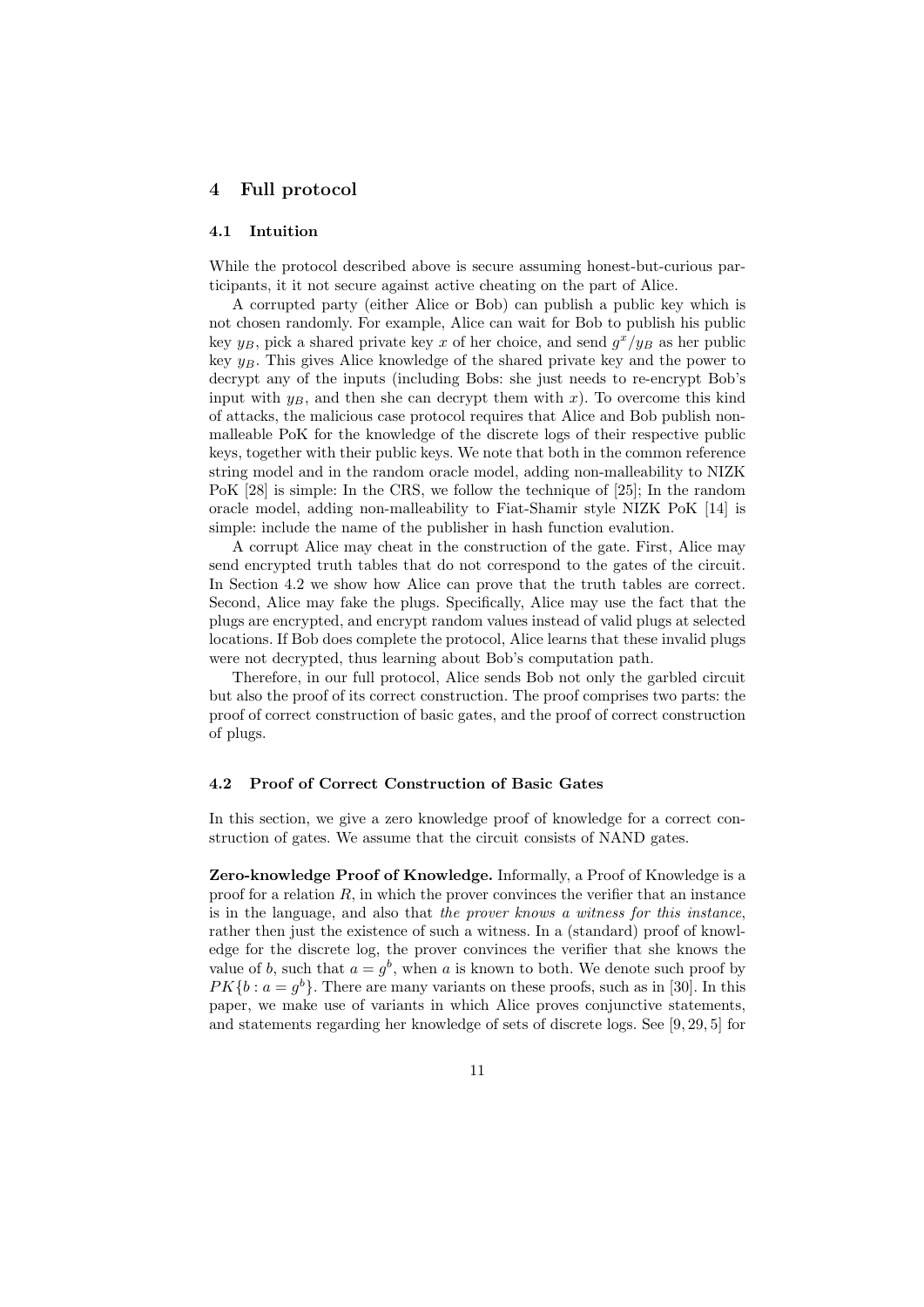a description of how to achieve such variants in an efficient manner.

**Proof of Boolean Plaintext.** Let  $\sigma^0 = 1$  and  $\sigma^1$  represent boolean values 0 and 1, respectively. Specifically, we define  $\sigma := g$  in ElGamal encryption while  $\sigma := h$ in sCS encryption. Cramer et al. [8] showed how to prove that the plaintext of an ElGamal cyphertext  $A = (\alpha, \beta)$  is Boolean, i.e.,

$$
\text{Bool}(A) \stackrel{def}{=} PK\{r : \alpha = g^r, (\beta = y^r \text{ or } \beta = \sigma \cdot y^r)\}.
$$

Proof of Equality/Inequality of Boolean Plaintext. Using ZK PoK for the discrete log it is easy to prove equality/inequality of the plaintexts of two ElGamal/sCS cyphertexts. Given the two cyphertexts  $A = (\alpha, \beta)$  and  $A' = (\alpha', \beta')$ , let  $(\epsilon, \delta) = (\alpha/\alpha', \beta/\beta')$ , and let  $(\mu, \nu) = (\alpha\alpha', \beta\beta'/\sigma)$ . To prove equality of  $D_x(A) = D_x(A')$ , we give  $PK\{e : y = g^e, \delta = \epsilon^e\}$  and denote such proof by  $\textsf{Eq}(A, A').$  To prove inequality of  $D_x(A) \neq D_x(A')$ , we give  $PK\{e : y = g^e, \mu = g^e\}$  $\nu^e$  and denote such proof by Neq(A, A').

Shuffling Lists of Cyphertexts We adopt a protocol of [15] for non-interactively proving that two lists of cyphertexts are equivalent, and that one is a permutation of the other. We denote this protocol Shuffle and note that the length of the transcript of the protocol is linear with the number of cyphertexts. While the protocol of [15] is originally designed for ElGamal encryptions, it can be easily applied to sCS encryptions too.

|       | $\mid I_R \parallel O$ |                     | $+I_L^-+\cdot$ |          | $I_R \parallel O$ |    |  |
|-------|------------------------|---------------------|----------------|----------|-------------------|----|--|
|       |                        | $B_1 \parallel C_1$ |                | $B'_{1}$ | $\parallel C_1'$  |    |  |
| $A_2$ | B <sub>2</sub>         |                     | $A_2'$         |          | $C_2'$            |    |  |
| $A_3$ | $B_3$                  |                     | $A'_3$         |          | $C_3'$            | 12 |  |
|       |                        | $\parallel C_4$     | $A'_{4}$       | $B'_4$   | $\mid C_4'$       |    |  |

Fig. 4. base NAND gate, NAND gate, and OUTPUT gate.

Correct Construction of NAND Gate. For an NAND gate, we give a twopart proof; the first part shows the structure of the gate. However this part leaks information on the truth table, thus the second part shuffles and re-encrypts the truth table entries. For two ElGamal/sCS cyphertexts  $Y = (\alpha, \beta)$  and  $Y' =$  $(\alpha', \beta')$ , denote  $Y \oplus Y' = (\alpha \alpha', \beta \beta')$ . Let  $X = (1, 1/\sigma^2)$  be a trivial encryption of  $1/\sigma^2$ . We use the following fact to construct the base gate:

$$
c = a \text{ NAND } b \iff a + b + 2(c - 1) \in \{0, 1\}.
$$

The base NAND gate:

1. Bool $(A_1), \ldots$ , Bool $(C_4)$ 

2. Eq $(A_1, A_2)$ , Eq $(A_3, A_4)$ , Neq $(A_1, A_3)$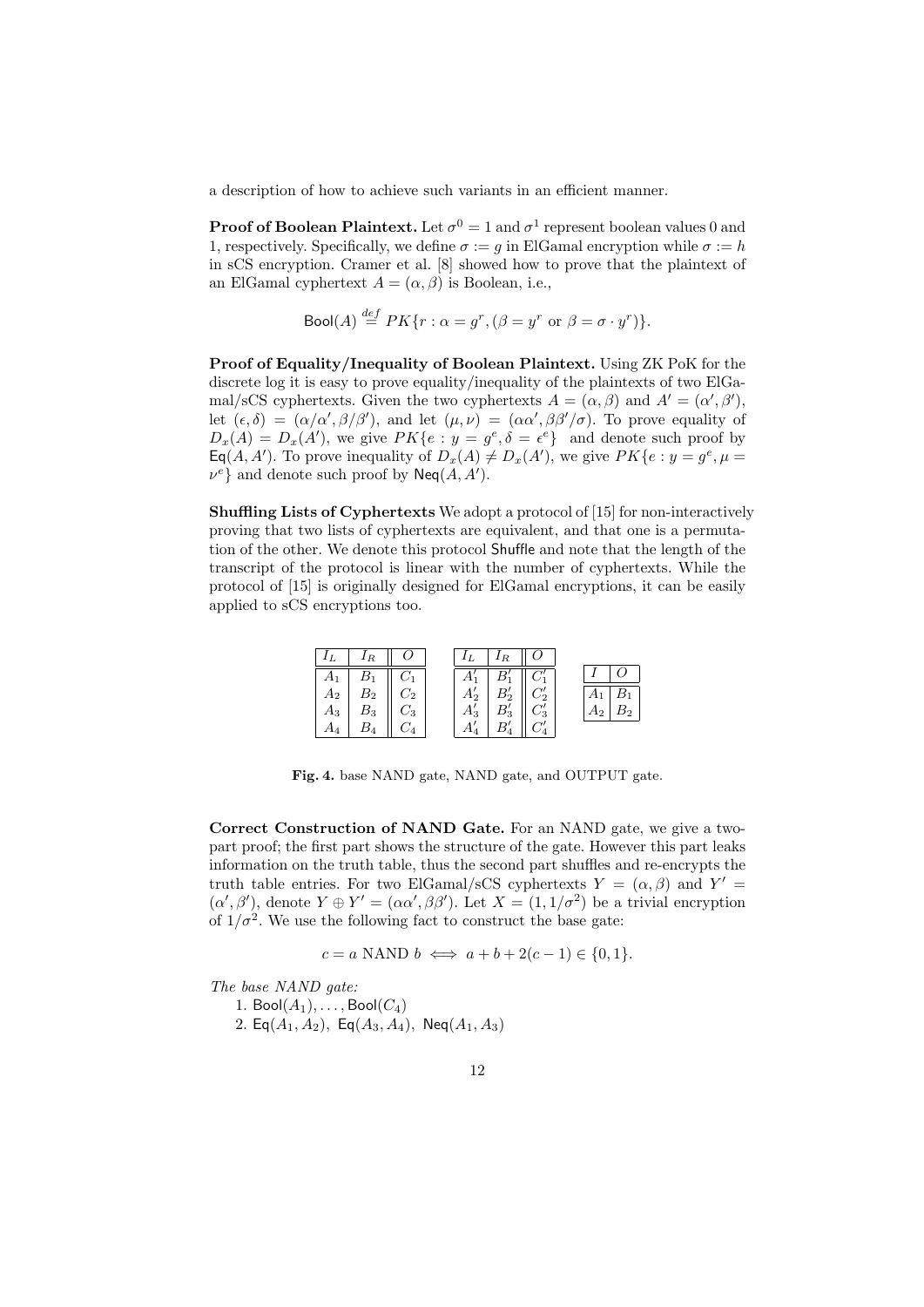| $\overline{T}_i$ | $I^R$<br>$I^L$                  |                                                                                             | O $K^L$ $K^R$                     |                                                                                      |                                             | $\mathsf{Plugs}_{[j\rightarrow\cdot]}$               |
|------------------|---------------------------------|---------------------------------------------------------------------------------------------|-----------------------------------|--------------------------------------------------------------------------------------|---------------------------------------------|------------------------------------------------------|
|                  | $(\alpha_{j,11}, \beta_{j,11})$ | $(\alpha_{j,12}, \beta_{j,12})$                                                             | $(\gamma_{j,1},\delta_{j,1})\mid$ | $(\lambda_{j,11}, \mu_{j,11}), \kappa_{j,11}$                                        | $(\lambda_{j,12},\mu_{j,12}),\kappa_{j,12}$ | $\widehat{Plugs}_{[j\rightarrow 1]}(1)$              |
| $\overline{2}$   | $(\alpha_{j,21}, \beta_{j,21})$ | $(\alpha_{j,22}, \beta_{j,22})$                                                             | $(\gamma_{j,2},\delta_{j,2})$     | $(\lambda_{j,21},\mu_{j,21}),\kappa_{j,21}$                                          | $(\lambda_{j,22},\mu_{j,22}),\kappa_{j,22}$ | $\overline{\mathrm{Plugs}}_{[j\rightarrow\cdot]}(2)$ |
| 3                | $(\alpha_{j,31}, \beta_{j,31})$ | $(\alpha_{j,32},\beta_{j,32})$                                                              | $(\gamma_{j,3},\delta_{j,3})$     | $(\lambda_{j,31},\mu_{j,31}),\kappa_{j,31}$                                          | $(\lambda_{j,32},\mu_{j,32}),\kappa_{j,32}$ | $\text{Plugs}_{[j\rightarrow \cdot]}(3)$             |
| 4                |                                 | $(\alpha_{j,41}, \beta_{j,41}) \mid (\alpha_{j,42}, \beta_{j,42})$                          |                                   | $(\gamma_{j,4},\delta_{j,4})\bigm \;(\lambda_{j,41},\mu_{j,41}),\kappa_{j,41}\bigm $ | $(\lambda_{j,42},\mu_{j,42}),\kappa_{j,42}$ | $\text{Plugs}_{[j\rightarrow 1]}(4)$                 |
| $\overline{T}_i$ | $I^L$                           | $I^R$                                                                                       | $\overline{O}$                    | $K^L$                                                                                | $K^{R}$                                     | $\mathsf{Plugs}_{[i\rightarrow j]}$                  |
|                  |                                 | $(\alpha_{i,11},\beta_{i,11})   (\alpha_{i,12},\beta_{i,12})   (\gamma_{i,1},\delta_{i,1})$ |                                   | $(\lambda_{i,11}, \mu_{i,11}), \kappa_{i,11}$                                        | $(\lambda_{i,12},\mu_{i,12}),\kappa_{i,12}$ | $\widehat{\text{Plugs}}_{[i\rightarrow j]}(1)$       |
| $\overline{2}$   | $(\alpha_{i,21},\beta_{i,21})$  | $(\alpha_{i,22}, \beta_{i,22})$                                                             | $(\gamma_{i,2},\delta_{i,2})$     | $(\lambda_{i,21},\mu_{i,21}),\kappa_{i,21}$                                          | $(\lambda_{i,22},\mu_{i,22}),\kappa_{i,22}$ | $\widehat{\text{Plugs}}_{[i\rightarrow j]}(2)$       |
| 3                | $(\alpha_{i,31},\beta_{i,31})$  | $(\alpha_{i,32},\beta_{i,32})$                                                              | $(\gamma_{i,3},\delta_{i,3})$     | $(\lambda_{i,31}, \mu_{i,31}), \kappa_{i,31}$                                        | $(\lambda_{i,32},\mu_{i,32}),\kappa_{i,32}$ | $\tilde{PI}$ ugs <sub>[i →j]</sub> (3)               |
| 4                |                                 | $(\alpha_{i,41},\beta_{i,41})   (\alpha_{i,42},\beta_{i,42})   (\gamma_{i,4},\delta_{i,4})$ |                                   | $(\lambda_{i,41}, \mu_{i,41}), \kappa_{i,41}$                                        | $(\lambda_{i,42},\mu_{i,42}),\kappa_{i,42}$ | $\text{Plugs}_{[i\rightarrow j]}(4)$                 |

**Fig. 5.** Variable-based representation of table  $\overline{T}_i$  and  $\overline{T}_j$ .

- 3. Eq( $B_1, B_3$ ), Eq( $B_2, B_4$ ), Neq( $B_1, B_2$ )
- 4. Bool $(A_i \oplus B_i \oplus C_i \oplus C_i \oplus X)$  for  $i \in \{1, \ldots, 4\}$

The second and the third items show the input columns are valid. The last item shows the output columns are valid. Note that the proof in this step reveals some information such as equality of cyphertexts in the same column. Hence, the second part: Shuffle $(\langle A_i, B_i, C_i \rangle_{i=1}^4, \langle A_i', B_i', C_i' \rangle_{i=1}^4)$ .

Correct Construction of an OUTPUT Gate. The proof for the correct construction is as follows:

The OUTPUT gate:

1. Bool $(A_1)$ , Bool $(A_2)$ , Bool $(B_1)$ , Bool $(B_2)$ 

2. Neq $(A_1, A_2)$ , Eq $(A_1, B_1)$ , Eq $(A_2, B_2)$ 

## 4.3 Correct Construction of Plugs

**Structure of the Plug.** We modify the structure of  $\text{Plug}_{[i\rightarrow j]}(v, w)$ . a little bit in the full protocol. We assume that the output of the gate  $G_i$  and the left input of the gate  $G_j$  are connected together. See Figure 5 for the representation of the two tables  $\overline{T}_i$  and  $\overline{T}_j$ . The plug is an encryption of impCODE transcript<sup>4</sup> for  $c_1 = (\alpha_{j,w1}, \beta_{j,w1}), \quad c_2 = (\gamma_{i,v}, \delta_{i,v}), \quad c_3 = (\lambda_{j,w1}, \mu_{j,w1}).$  The actual transcript will be of the following form  $\text{Plug}_{[i\rightarrow j]}(v, w) = \langle \epsilon, \zeta, D \rangle$ , where

$$
e \in_R Z_q, \quad \epsilon = \left(\frac{\alpha_{j,w1}}{\gamma_{i,v}}\right)^e, \ \zeta = \left(\frac{\beta_{j,w1}}{\delta_{i,v}}\right)^e, \ D = \left(\epsilon \cdot \lambda_{j,w1}\right)^{x_A}.
$$

Note that we don't have to encrypt  $\epsilon$  or  $\zeta$ ; the exponent  $\epsilon$  for  $\epsilon$  and  $\zeta$  is already hard to find due to the hardness of DLP. So we only have to apply

<sup>&</sup>lt;sup>4</sup> If the output of  $G_i$  were the right input of  $G_j$ , it would be  $c_1 = (\alpha_{j,w2}, \beta_{j,w2}), c_2 =$  $(\gamma_{i,v}, \delta_{i,v}), c_3 = (\lambda_{j,w2}, \mu_{j,w2}).$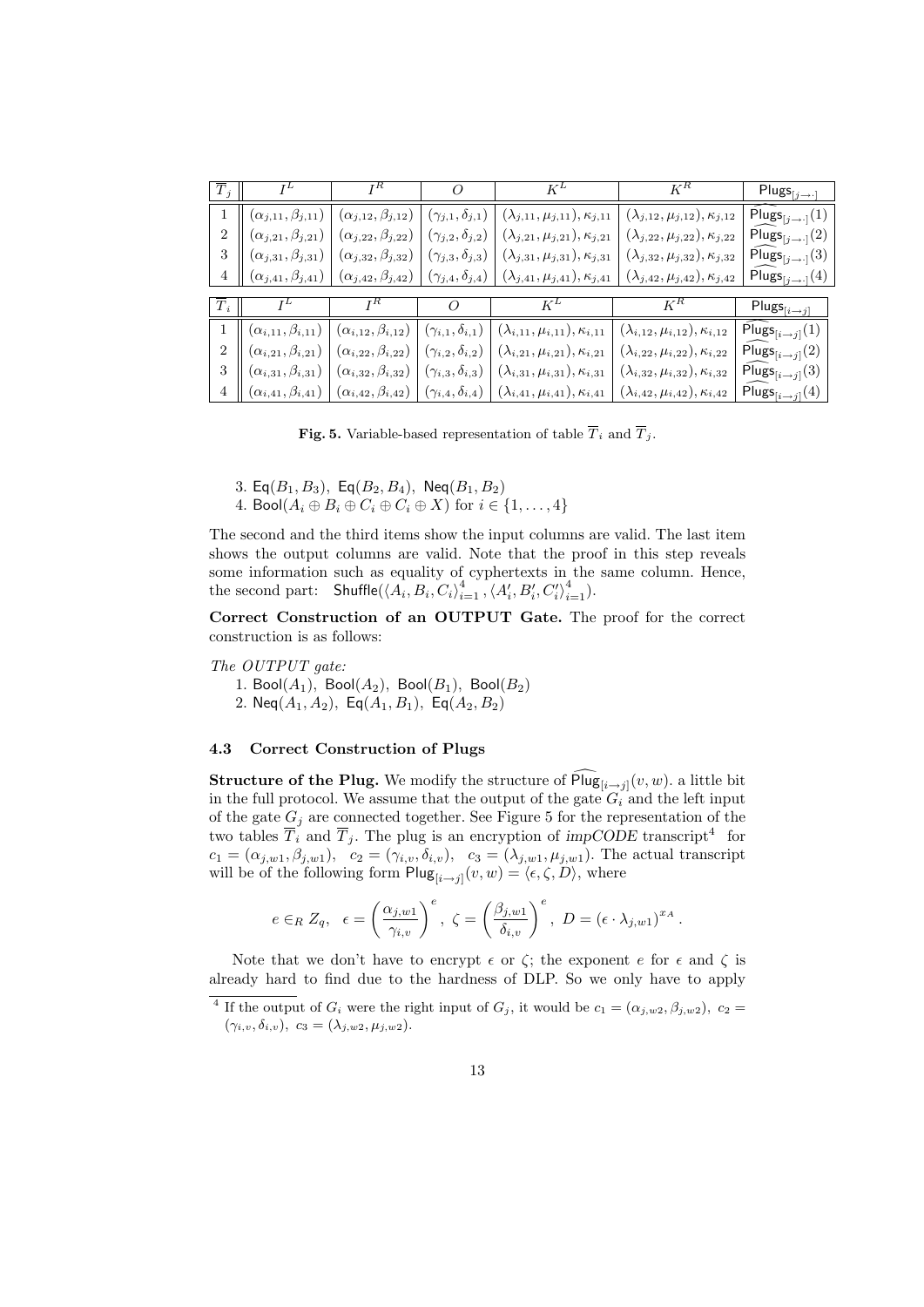ElGamal encryption to D. The plug now looks as follows:

$$
\widehat{\text{Plug}}_{[i \to j]}(v, w) = \langle \epsilon, \zeta, (g^r, D \cdot z_{i,v}^r) \rangle, \quad \text{where } r \in_R Z_q.
$$

We denote the  $(g^r, D \cdot z_{i,v}^r)$  by  $(\eta, \tilde{D})$ .

When Bob obtains the (decrypted) plug  $\text{Plug}_{[i\rightarrow j]}(v, w)$ , he executes imp-CODE scheme and gets an output  $\hat{k}$  by computing

$$
\hat{k} = \frac{\zeta \cdot \mu_{j,w1}}{D \cdot D'}, \quad \text{where } D' = (\epsilon \cdot \lambda_{j,w1})^{x_B}.
$$

He checks if  $g^{\hat{k}} = \kappa_{j,w1}$  holds; if it holds, he decides that  $(\alpha_{j,w1}, \beta_{j,w1}) \equiv$  $(\gamma_{i,v}, \delta_{i,v}).$ 

ZKVerify : Proof of Correct Plug Construction. The goal of the ZKVerify proof is for Alice to prove that the encrypted  $\mathcal{CODE}$  transcripts are valid. Specifically we show how to generate the proof for the plug  $\text{Plug}_{[i\rightarrow j]}(v, w)$ . The plug is encrypted using a key  $z_{i,v} = \kappa_{i,v1} \cdot \kappa_{i,v2} = g^{k_{i,v1}} \cdot g^{k_{i,v2}}$  (See Table 3 and 5 for notations), and the corresponding secret key is obtained by Bob only if he learns correctly  $k_{i,v1}$  and  $k_{i,v2}$  (this limits his computation to a single computational path in the circuit). ZKVerify proves two things: (1) given two *ciphertexts*  $E_y(k_{i,v1}), E_y(k_{i,v2}),$  the encrypted part of the plug, i.e.,  $(g^r, D \cdot z_{i,v}^r)$  is actually encrypted using the public key  $z_{i,v}$ ; (2) she knows the discrete-log used in the rest part of the plug:

$$
PK\left\{e: \epsilon = \left(\frac{\alpha_{j,w1}}{\gamma_{i,v}}\right)^e, \zeta = \left(\frac{\beta_{j,w1}}{\delta_{i,v}}\right)^e\right\}.
$$

In the ElGamal based construction, we assume that both  $p$  and  $q$  are safe primes such that  $p = 2q + 1$  and  $q = 2q' + 1$  (i.e., p is a double decker). It is claimed that there are infinitely many such tuples of primes, and they are easy to find. We let  $k_{i,v1} = f^{\tau_1}$ , and  $k_{i,v2} = f^{\tau_2}$ , where f is a generator in  $\mathcal{G}_{q'}$ . The proof ZKVerify  $((\lambda_{i,v1} , \mu_{i,v1} , g^{\kappa_{i,v1}})$  ,  $(\lambda_{i,v2} , \mu_{i,v2} , g^{\kappa_{i,v2}})$  ,  $\widehat{\text{Plugs}}_{[i\rightarrow j]}(v,w))$ is as follows:

$$
PK\Big\{(r_1, \tau_1, r_2, \tau_2, e, r_3, x_A): \lambda_{i,v1} = g^{r_1}, \mu_{i,v1} = f^{\tau_1} \cdot y^{r_1}, \ \kappa_{i,v1} = g^{f^{\tau_1}},
$$

$$
\lambda_{i,v2} = g^{r_2}, \ \mu_{i,v2} = f^{\tau_2} \cdot y^{r_2}, \ \kappa_{i,v2} = g^{f^{\tau_2}},
$$

$$
\epsilon = (\alpha_{j,w1}/\gamma_{i,v})^e, \ \zeta = (\beta_{j,w1}/\delta_{i,v})^e,
$$

$$
y_A = g^{xA}, \ \eta = g^{r_3}, \ \tilde{D} = z_{i,v}^{r_3} \cdot (\epsilon \cdot \lambda_{j,w1})^{xA} \Big\}.
$$

The above proof uses proofs of knowledge of the double discrete log, which can be constructed by using Camenisch and Stadler [7]. They showed how to construct such proof in their paper, and this costs  $\Theta(\ell)$  communication complexity ( $\ell$  is security parameter).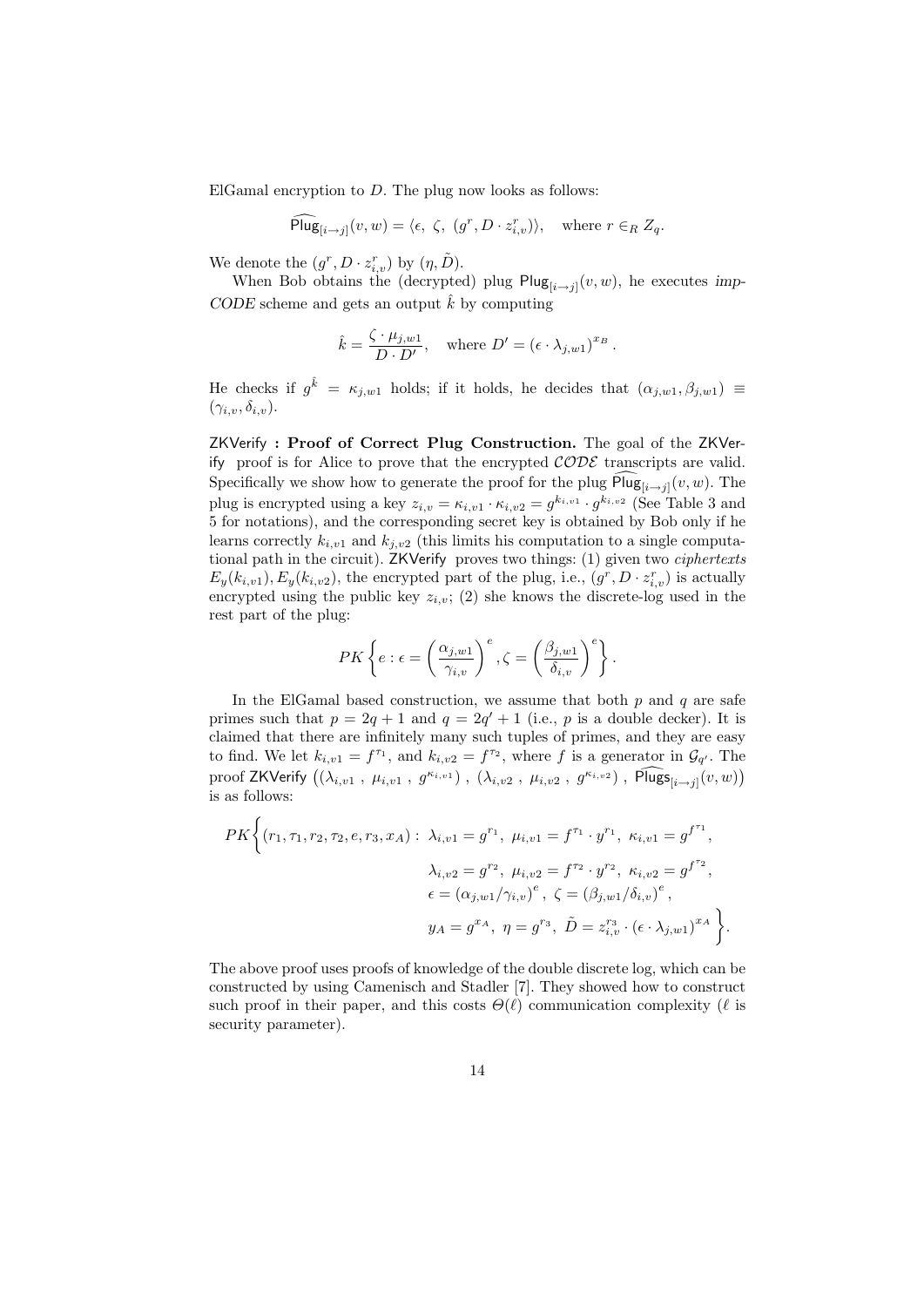For the sCS based protocol, ZKVerify is simpler, and we do not need to construct  $k_1, k_2$  in a special form. The proof shows directly that  $\kappa_{i,v1} = g^{k_{i,v1}}$ .

The proof ZKVerify is as follows:  
\n
$$
PK \left\{ (r_1, \tau_1, r_2, \tau_2, e, r_3, x_A) : \lambda_{i,v1} = g^{r_1}, \mu_{i,v1} = h^{k_{i,v1}} \cdot y^{r_1}, \ \kappa_{i,v1} = g^{k_{i,v1}},
$$
\n
$$
\lambda_{i,v2} = g^{r_2}, \ \mu_{i,v2} = h^{k_{i,v2}} \cdot y^{r_2}, \ \kappa_{i,v2} = g^{k_{i,v2}},
$$
\n
$$
\epsilon = (\alpha_{j,w1}/\gamma_{i,v})^e, \ \zeta = (\beta_{j,w1}/\delta_{i,v})^e,
$$
\n
$$
y_A = g^{x_A}, \ \eta = g^{r_3}, \ \tilde{D} = z_{i,v}^{r_3} \cdot (\epsilon \cdot \lambda_{j,w1})^{x_A} \right\}.
$$

Note, in the sCS based protocol, the ZKVerify proof does not include a double discrete log proof.

# 4.4 Protocol Details: Input Contribution

The parties contibuting inputs might be malicious. For example, an input contributed may generate a committed input by mauling other committed input. To avoid this kind of attack, the input contributors add non-malleable zeroknowledge proofs of knowledge to each of their committed input bits. In addition, the parties who manage the public directory that stores the committed inputs check the committed inputs and reject any inputs that have the same proofs.

#### 4.5 Protocol Details: Alice

Alice sends the tables as in the honest-but-curious case, and in addition, for each gate  $G_i$ , she sends a proof of correct construction of the gate and of the plugs ZKVerify  $\Big((\lambda_{i,v1} ~ , ~ \mu_{i,v1} ~ , ~ g^{\kappa_{i,v1}}) ~ , ~ (\lambda_{i,v2} ~ , ~ \mu_{i,v2} ~ , ~ g^{\kappa_{i,v2}}) ~ , ~ \widehat{\mathsf{Plugs}}_{[i \rightarrow j]}(v)\Big),$ where by  $\text{Plugs}_{[i\rightarrow j]}(v)$  we mean the four encrypted pairs, one for each  $\mathcal{CODE}$ transcript, which are all encrypted using  $z_{i,v} = g^{\kappa_{i,v1} + \kappa_{i,v2}}$ .

#### 4.6 Protocol Details: Bob

In the full version of the protocol, Bob first verifies that all the proofs Alice sent are valid. That is, for each gate  $G_i$  Bob verifies that the proof of correct construction of the gate is valid. For each row v of table  $\overline{T}_i$ , Bob verifies that the proof for correct encryption of the plugs  $\text{Plugs}_{[i\rightarrow j]}(v)$  is valid. If any of the proofs is invalid, Bob aborts the protocol. Otherwise (if all proofs are valid), Bob continues as described in Section 3.

# 4.7 Communication Complexity in the Malicious Case

In addition to the communication costs of the garbled circuit, the malicious case incurs the complexity of sending the additional proofs. When ElGamal encryption is used, the total communication complexity costs are  $\mathcal{O}((m \cdot \ell +$  $n)$  log p bits mainly due to proof of double discrete log. When sCS encryption is used, the total communication complexity costs are  $\mathcal{O}((m+n) \log p)$  bits.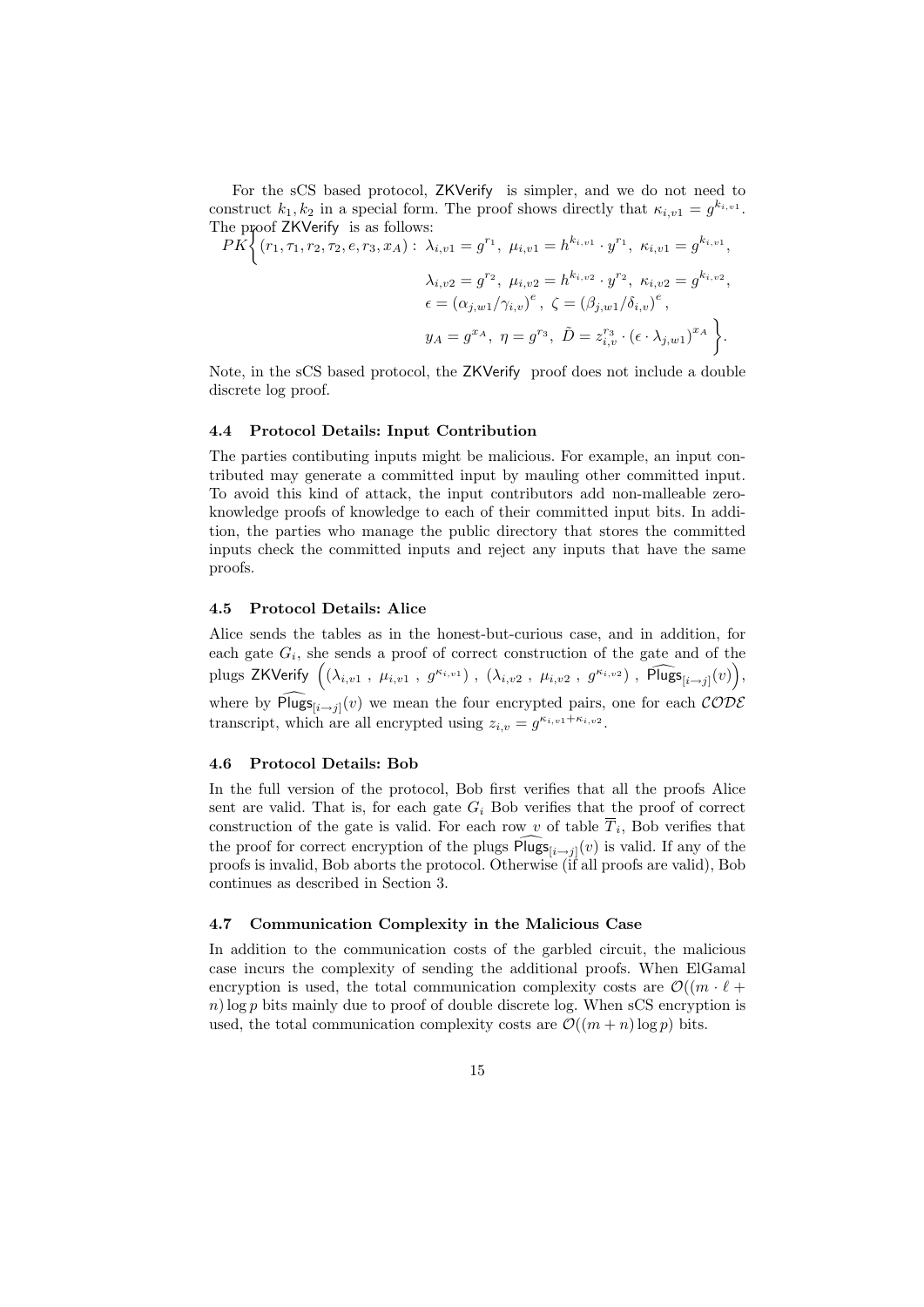# References

- 1. W. Aiello, Y. Ishai, and O. Reingold. Priced oblivious transfer: How to sell digital goods. Advances in Cryptology — (EUROCRYPT 2001), 2045:119-135, 2001.
- 2. D. Beaver. Minimal-latency secure function evaluation. In B. Preneel, editor, Advances in Cryptology  $-$  (EUROCRYPT 2000), volume 1807 of Lecture Notes in Computer Science, pages 335–350. Springer-Verlag, 2000.
- 3. D. Boneh and R. Lipton. Algorithms for black-box fields and their application to cryptography. In Advances in Cryptology — (CRYPTO 1996), pages 283–297, 1996.
- 4. C. Cachin, J. Camensich, J. Kilian, , and J. Müller. One-round secure computation and secure autonomous mobile agents. In Proc. 27th International Colloquium on Automata, Languages and Programming (ICALP), 2000.
- 5. J. Camenisch and M. Michels. Proving that a number is the product of two safe primes. In J. Stern, editor, Advances in Cryptology — (EUROCRYPT 1999), volume 1592 of Lecture Notes in Computer Science, pages 107–122. Springer-Verlag, 1999.
- 6. J. Camenisch and V. Shoup. Practical verifiable encryption and decryption of discrete logarithms. In Advances in Cryptology — (CRYPTO 2003), pages 126– 144, 2003.
- 7. Jan Camenisch and Markus Stadler. Efficient group signature schemes for large groups. In Burt Kaliski, editor, Advances in Cryptology — (CRYPTO 1997), volume 1296 of Lecture Notes in Computer Science, pages 410–424. Springer-Verlag, 1997.
- 8. R. Cramer, R. Genaro, and B. Schoenmakers. A secure and optimally efficient multi-authority election scheme. In W. Fumy, editor, Advances in Cryptology (EUROCRYPT 1997), volume 1233 of Lecture Notes in Computer Science, pages 103–118. Springer-Verlag, 1997.
- 9. R. Cramer, I. Damgård, and B. Schoenmakers. Proofs of partial knowledge and simplified design of witness hiding protocols. In Y.G. Desmedt, editor, Advances in  $Cryptology - (CRYPTO 1994)$ , volume 839 of Lecture Notes in Computer Science, pages 174–187. Springer-Verlag, 1994.
- 10. Whitfield Diffie and Martin E Hellman. New directions in cryptography. IEEE Trans. on Information Theory, IT-22(6):644–654, November 1976.
- 11. Taher ElGamal. A public key cryptosystem and a signature scheme based on discrete logarithms. In IEEE Transactions on Information Theory, volume 31, pages 469–472, 1985.
- 12. S. Even, O. Goldreich, and S. Micali. On-line/off-line digital schemes. In Advances in Cryptology — (CRYPTO 1989), pages 263-275, 1989.
- 13. J. Feigenbaum and M. Merritt. Open questions, talk abstracts, and summary of discussions. In DIMACS Series in Discrete Mathematics and Theoretical Computer Science, pages 1–45, 1991.
- 14. A. Fiat and A. Shamir. How to prove yourself: Practical solutions to identification and signature problems. In J. L. Massey, editor, Advances in Cryptology — (CRYPTO 1986), volume 263 of Lecture Notes in Computer Science, pages 186–194. Springer-Verlag, 1986.
- 15. J. Furukawa and K. Sako. An efficient scheme for proving a shuffle. In Advances in Cryptology — (CRYPTO 2001), volume 2139 of Lecture Notes in Computer Science, pages 368–387, 2001.